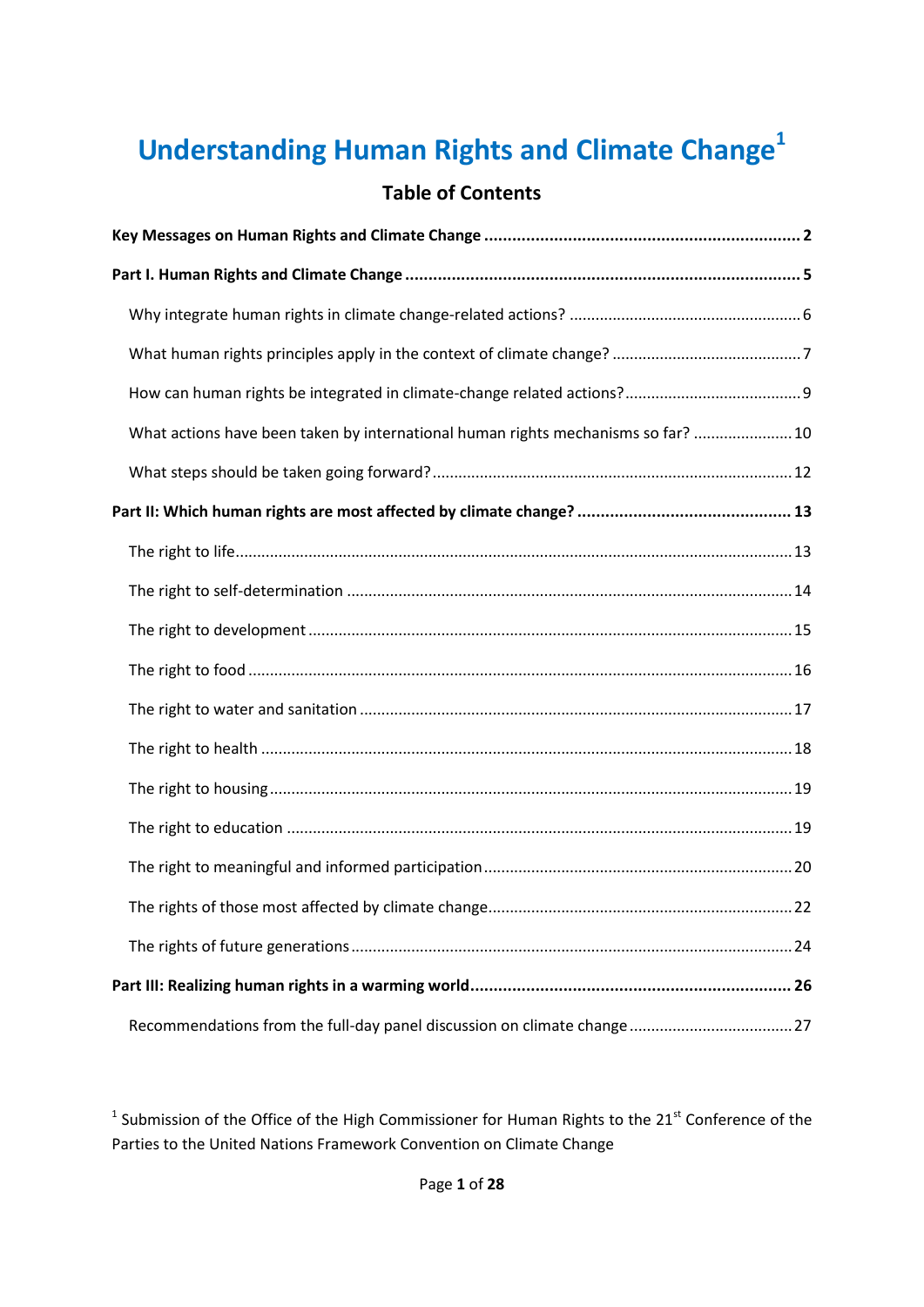# **Key Messages on Human Rights and Climate Change**

<span id="page-1-0"></span>Climate change impacts, directly and indirectly, an array of internationally guaranteed human rights. States (duty-bearers) have an affirmative obligation to take effective measures to prevent and redress these climate impacts, and therefore, to mitigate climate change, and to ensure that all human beings (rights-holders) have the necessary capacity to adapt to the climate crisis.

Climate justice requires that climate action is consistent with existing human rights agreements, obligations, standards and principles. Those who have contributed the least to climate change unjustly and disproportionately suffer its harms. They must be meaningful participants in and primary beneficiaries of climate action, and they must have access to effective remedies.

OHCHR's Key Messages on Human Rights and Climate Change highlight the essential obligations and responsibilities of States and other duty-bearers (including businesses) and their implications for climate change-related agreements, policies, and actions. In order to foster policy coherence and help ensure that climate change mitigation and adaptation efforts are adequate, sufficiently ambitious, non-discriminatory and otherwise compliant with human rights obligations, the following considerations should be reflected in all climate action, including agreements to be negotiated at the  $21<sup>st</sup>$  Conference of the Parties to the United Nations Framework Convention on Climate Change.

- **1. To mitigate climate change and to prevent its negative human rights impacts:** States have an obligation to respect, protect, fulfil and promote all human rights for all persons without discrimination. Failure to take affirmative measures to prevent human rights harms caused by climate change, including foreseeable long-term harms, breaches this obligation. The Fifth Report of the Intergovernmental Panel on Climate Change confirms that climate change is caused by anthropogenic emissions of greenhouse gases. Among other impacts, climate change negatively affects people's rights to health, housing, water and food. These negative impacts will increase exponentially according to the degree of climate change that ultimately takes place and will disproportionately affect individuals, groups and peoples in vulnerable situations including, women, children, older persons, indigenous peoples, minorities, migrants, rural workers, persons with disabilities and the poor. Therefore, States must act to limit anthropogenic emissions of greenhouse gases (e.g. mitigate climate change), including through regulatory measures, in order to prevent to the greatest extent possible the current and future negative human rights impacts of climate change.
- **2. To ensure that all persons have the necessary capacity to adapt to climate change:** States must ensure that appropriate adaptation measures are taken to protect and fulfil the rights of all persons, particularly those most endangered by the negative impacts of climate change such as those living in vulnerable areas (e.g. small islands, riparian and low-lying coastal zones, arid regions, and the poles). States must build adaptive capacities in vulnerable communities, including by recognizing the manner in which factors such as discrimination, and disparities in education and health affect climate vulnerability, and by devoting adequate resources to the realization of the economic, social and cultural rights of all persons, particularly those facing the greatest risks.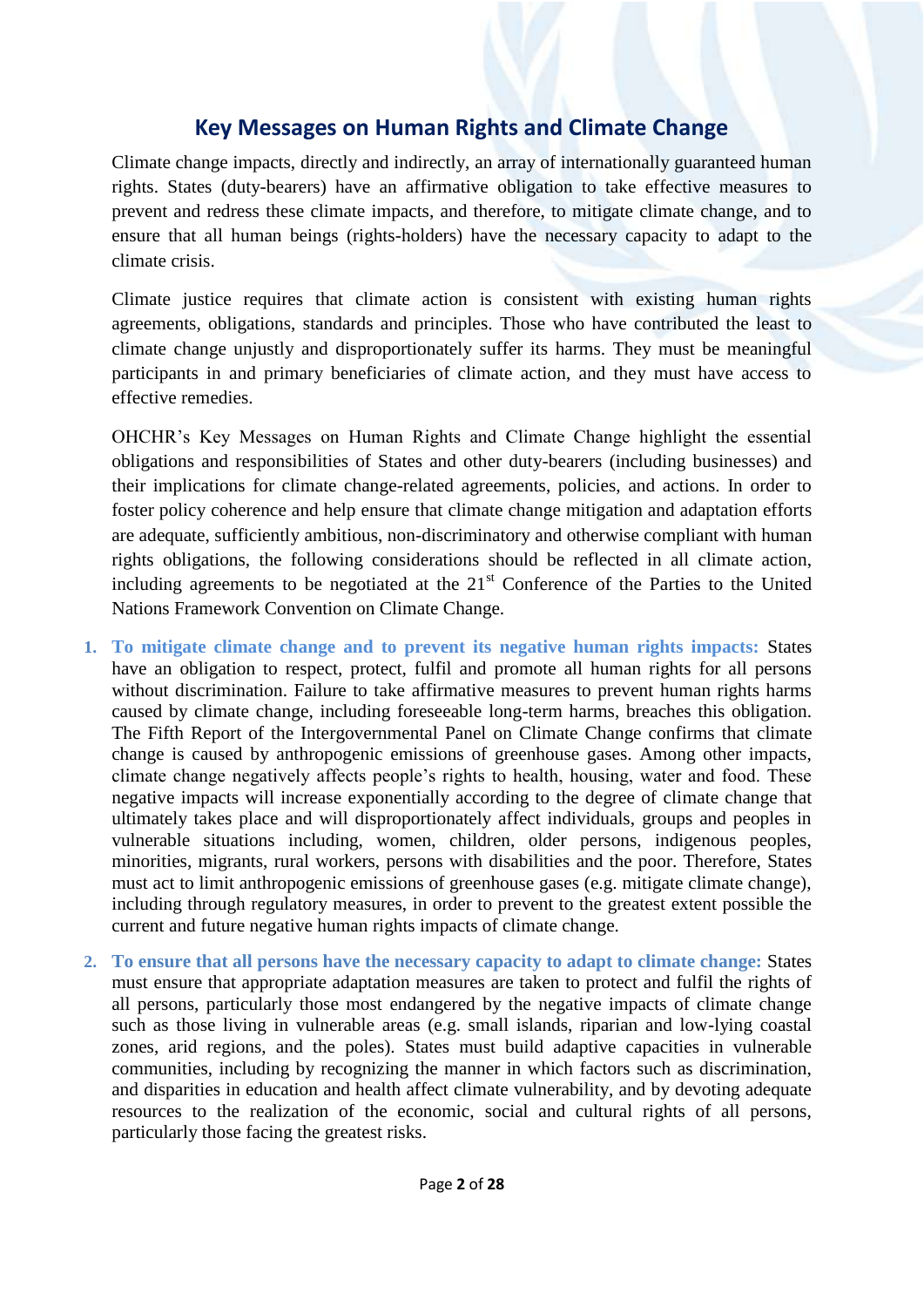- **3. To ensure accountability and effective remedy for human rights harms caused by climate change:** The Universal Declaration of Human Rights, the International Covenant on Civil and Political Rights, and other human rights instruments require States to guarantee effective remedies for human rights violations. Climate change and its impacts, including sealevel rise, extreme weather events, and droughts have already inflicted human rights harms on millions of people. For States and communities on the frontline, survival itself is at stake. Those affected, now and in the future, must have access to meaningful remedies including judicial and other redress mechanisms. The obligations of States in the context of climate change and other environmental harms extend to all rights-holders and to harm that occurs both inside and beyond boundaries. States should be accountable to rights-holders for their contributions to climate change including for failure to adequately regulate the emissions of businesses under their jurisdiction regardless of where such emissions or their harms actually occur.
- **4. To mobilize maximum available resources for sustainable, human rights-based development**: Under core human rights treaties, States acting individually and collectively are obligated to mobilize and allocate the maximum available resources for the progressive realization of economic, social and cultural rights, as well as for the advancement of civil and political rights and the right to development. The failure to adopt reasonable measures to mobilize available resources to prevent foreseeable human rights harms caused by climate change breaches this obligation. The mobilization of resources to address climate change should complement and not compromise other efforts of governments to pursue the full realization of all human rights for all including the right to development. Innovative measures such as carbon taxes, with appropriate safeguards to minimize negative impacts on the poor, can be designed to internalize environmental externalities and mobilize additional resources to finance mitigation and adaptation efforts that benefit the poorest and most marginalised.
- **5. International cooperation:** The UN Charter, the International Covenant on Economic, Social and Cultural Rights, and other human rights instruments impose upon States the duty to cooperate to ensure the realization of all human rights. Climate change is a human rights threat with causes and consequences that cross borders; thus, it requires a global response, underpinned by international solidarity. States should share resources, knowledge and technology in order to address climate change. International assistance for climate change mitigation and adaptation should be additional to existing ODA commitments. Pursuant to relevant human rights principles, climate assistance should be adequate, effective and transparent, it should be administered through participatory, accountable and nondiscriminatory processes, and it should be targeted toward persons, groups, and peoples most in need. States should engage in cooperative efforts to respond to climate-related displacement and migration and to address climate-related conflicts and security risks.
- **6. To ensure equity in climate action:** The Rio Declaration on Environment and Development, the Vienna Declaration and Programme of Action, and 'The Future We Want' all call for the right to development, which is articulated in the UN Declaration on the Right to Development, to be fulfilled so as to meet equitably the developmental and environmental needs of present and future generations. The UN Framework Convention on Climate Change calls for States to protect future generations and to take action on climate change "on the basis of equity and in accordance with their common but differentiated responsibilities and respective capabilities". While climate change affects people everywhere, those who have contributed the least to greenhouse gas emissions (i.e. the poor, children, and future generations) are those most affected. Equity in climate action requires that efforts to mitigate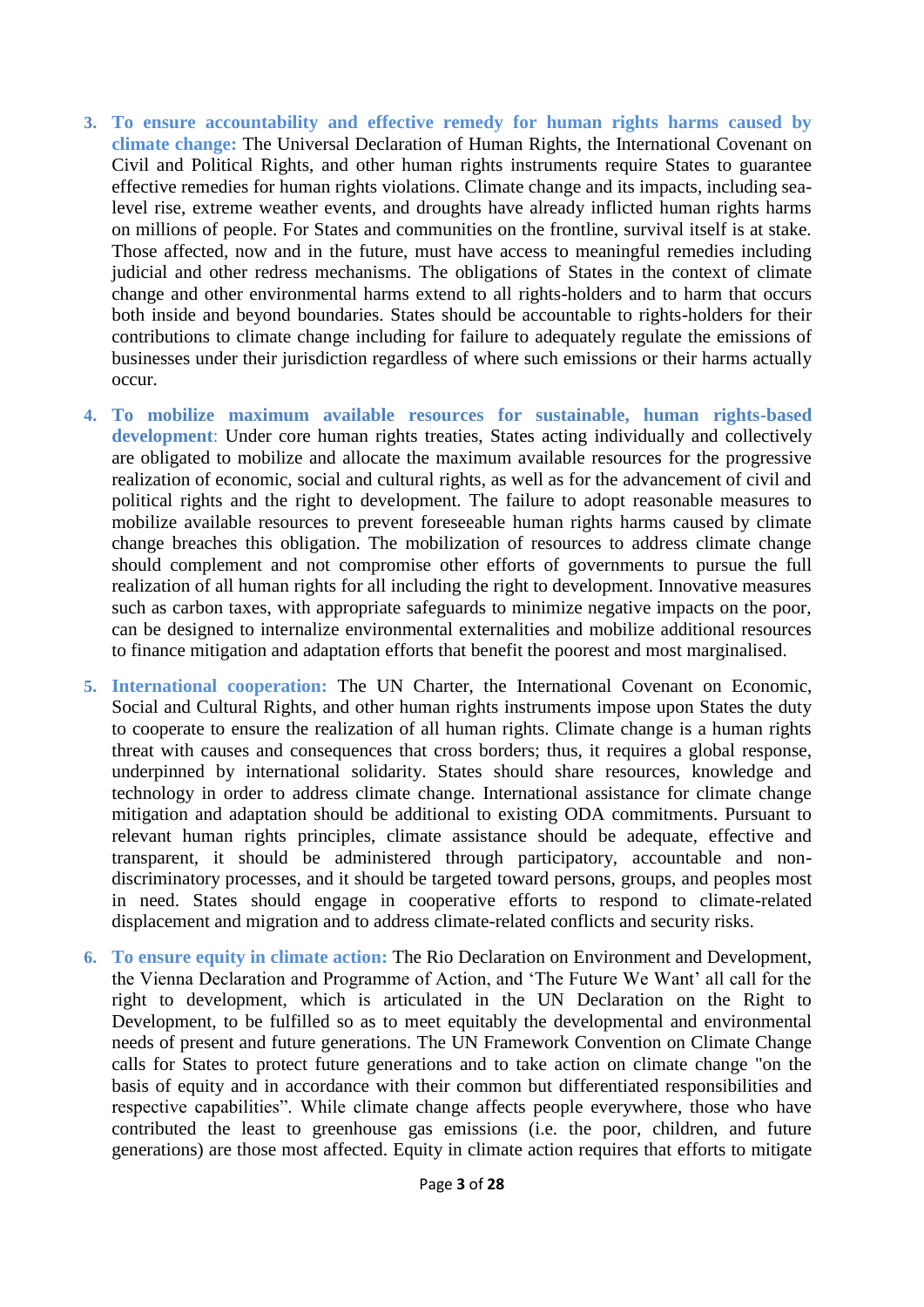and adapt to the impacts of climate change should benefit people in developing countries, indigenous peoples, people in vulnerable situations, and future generations.

- **7. To guarantee that everyone enjoys the benefits of science and its applications:** The International Covenant on Economic, Social and Cultural Rights states that everyone has the right to enjoy the benefits of science and its applications. All States should actively support the development and dissemination of new climate mitigation and adaptation technologies including technologies for sustainable production and consumption. Environmentally clean and sound technologies should be accessibly priced, the cost of their development should be equitably shared, and their benefits should be fairly distributed between and within countries. Technology transfers between States should take place as needed and appropriate to ensure a just, comprehensive and effective international response to climate change. States should also take steps to ensure that global intellectual property regimes do not obstruct the dissemination of mitigation and adaptation technologies while at the same time ensuring that these regimes create appropriate incentives to help meet sustainable development objectives. The right of indigenous peoples to participate in decision making related to and benefit from the use of their knowledge, innovations and practices should be protected.
- **8. To protect human rights from business harms:** The United Nations Guiding Principles on Business and Human Rights affirm that States have an obligation to protect human rights from harm by businesses, while businesses have a responsibility to respect human rights and to do no harm. States must take adequate measures to protect all persons from human rights harms caused by businesses; to ensure that their own activities, including activities conducted in partnership with the private sector, respect and protect human rights; and where such harms do occur to ensure effective remedies. Businesses are also duty-bearers. They must be accountable for their climate impacts and participate responsibly in climate change mitigation and adaptation efforts with full respect for human rights. Where States incorporate private financing or market-based approaches to climate change within the international climate change framework, the compliance of businesses with these responsibilities is especially critical.
- **9. To guarantee equality and non-discrimination:** States have committed to guarantee equality and non-discrimination. Efforts to address climate change should not exacerbate inequalities within or between States. For example, indigenous peoples' rights should be fully reflected in line with the United Nations Declaration on the Rights of Indigenous Peoples and actions likely to impact their rights should not be taken without their free, prior and informed consent. Care should also be taken to ensure that a gender perspective, including efforts to ensure gender equality, is included in all planning for climate change mitigation and adaptation. The rights of children, older persons, minorities, migrants and others in vulnerable situations must be effectively protected.
- **10. To ensure meaningful and informed participation:** The International Covenant on Civil and Political Rights and other human rights instruments guarantee all persons the right to free, active, meaningful and informed participation in public affairs. This is critical for effective rights-based climate action and requires open and participatory institutions and processes, as well as accurate and transparent measurements of greenhouse gas emissions, climate change and its impacts. States should make early-warning information regarding climate effects and natural disasters available to all sectors of society. Adaptation and mitigation plans should be publicly available, transparently financed and developed in consultation with affected groups. Particular care should be taken to comply with relevant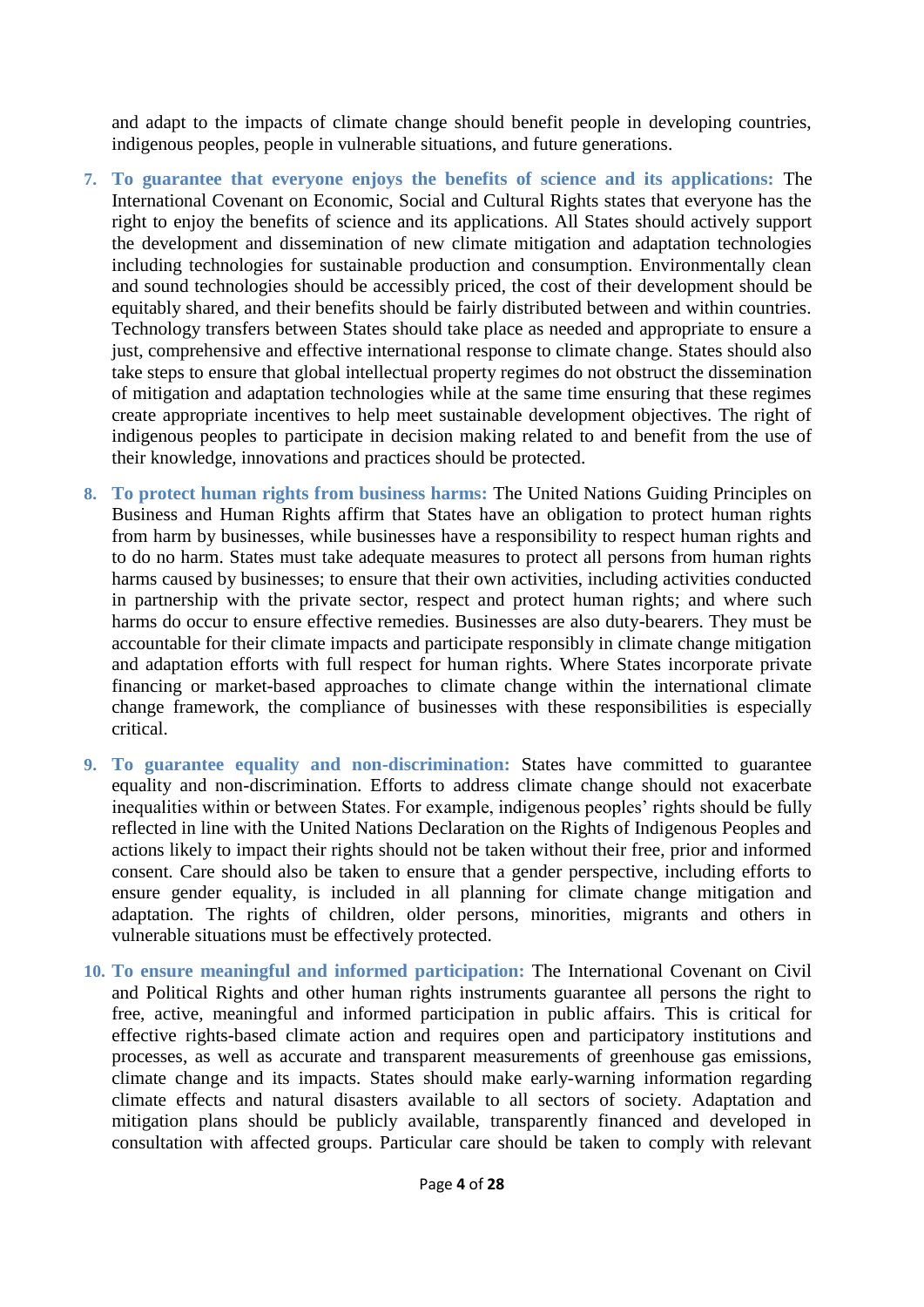human rights obligations related to participation of persons, groups and peoples in vulnerable situations in decision-making processes and to ensure that adaptation and mitigation efforts do not have adverse effects on those that they should be protecting. Human rights impact assessments of climate actions should be employed to ensure that they respect human rights. Further, States should develop and monitor relevant human rights indicators in the context of climate change, keeping disaggregated data to track the varied impacts of climate change across demographic groups and enabling effective, targeted and human rights compliant climate action.

# <span id="page-4-0"></span>**Part I. Human Rights and Climate Change**

**"Climate change threatens our ability to achieve sustainable development, and in some cases, our very survival."**

Ban Ki-moon, Secretary General of the United Nations

As emphasized by the United Nations Human Rights Council in its Resolution 26/27, "climate change is an urgent global problem requiring a global solution." The Council called for international cooperation to implement the United Nations Framework Convention on Climate Change (UNFCCC) "in order to support national efforts for the realization of human rights affected by climate changerelated impact." The Council affirmed that "human rights obligations, standards and principles have the potential to inform and strengthen international, regional and national policymaking in the area of climate change, promoting policy coherence, legitimacy and sustainable outcomes."

In recognition of these facts, the Human Rights Council held a full-day panel discussion on human rights and climate change on 6 March 2015. $^2$  The discussion addressed challenges posed by climate change towards the realization of all human rights for everyone, particularly those in vulnerable situations, and the adverse impacts of climate change on States' efforts to progressively realize the right to food. Panellists, who included eminent speakers representing United Nations Member States, intergovernmental organisations, civil society and academia, recommended forward-looking rights-based solutions to address climate change.<sup>3</sup>

This submission to the  $21^{st}$  Conference of the Parties to the United Nations Framework Convention on Climate Change is an outcome of the above-mentioned panel discussion that is complemented by human rights commentary and analysis. It is intended to inform climate action and policy at all levels including the work of the Conference of the Parties to the UNFCCC (COP) and to further elucidate the critical links between human rights and climate change identified by panellists. Panellists highlighted a number of human rights challenges resulting from or exacerbated by climate change as well as efforts to mitigate and adapt to it. They stressed the importance of ensuring transparency and participation, especially of those most affected, in all climate-change

 $2$  The summary report of this discussion is contained in A/HRC/29/19

<sup>&</sup>lt;sup>3</sup> For more information about this discussion including the concept note and statements of panellists please see<http://www.ohchr.org/EN/Issues/HRAndClimateChange/Pages/Discussion6March2015.aspx> (last accessed 6 October 2015).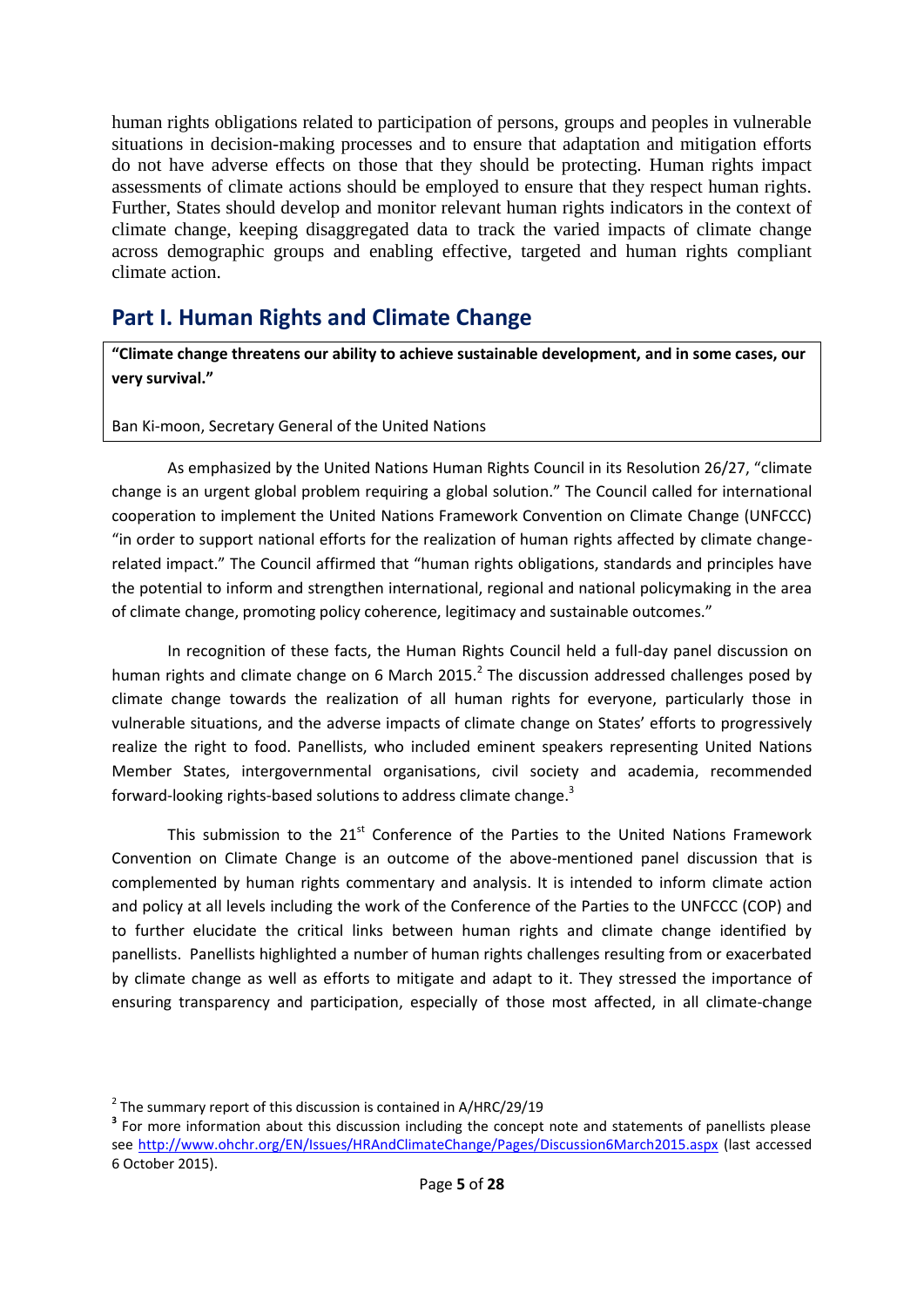related action. They made an unequivocal call for integration of human rights in COP 21 (2015 Paris) and highlighted the impacts of climate change on the enjoyment of human rights.

Panellists' comments inform the structure of this document which begins with a background discussion of the human rights implications of climate change and the global discourse so far. It then proceeds to elaborate upon the legal basis of specific human rights affected by climate change, the factual basis for alleged human rights violations caused by climate change, and recommendations for a rights-based approach to climate change.

#### <span id="page-5-0"></span>*Why integrate human rights in climate change-related actions?*

Human rights are universal legal guarantees that protect individuals, groups and peoples against actions and omissions that interfere with their fundamental freedoms and entitlements. Human rights law obliges governments (principally) and other duty-bearers to respect, promote, protect and fulfil all human rights. Human rights are universal and are based on the inherent dignity and equal worth of all human beings. They are equal, indivisible, interrelated and interdependent, and cannot be waived or taken away. Furthermore, human rights are legally protected, and impose obligations in relation to actions and omissions, particularly of States and State actors.

It is now beyond dispute that climate change caused by human activity has negative impacts on the full enjoyment of human rights. Climate change has profound impacts on a wide variety of human rights, including the rights to life, self-determination, development, food, health, water and sanitation and housing. The human rights framework also requires that global efforts to mitigate and adapt to climate change should be guided by relevant human rights norms and principles including the rights to participation and information, transparency, accountability, equity, and nondiscrimination. Simply put, climate change is a human rights problem and the human rights framework must be part of the solution.

The Fifth Assessment Report (AR5) by the Intergovernmental Panel on Climate Change (IPCC) unequivocally states that "human influence on the climate system is clear, and recent anthropogenic emissions of green-house gases are the highest in history."<sup>4</sup> It notes that "recent climate changes have had widespread impacts on human and natural systems."<sup>5</sup> AR5 found that "people who are socially, economically, culturally, politically, institutionally or otherwise marginalized are especially vulnerable to climate change and also to some adaptation and mitigation responses.<sup>6</sup> During the Human Rights Council panel discussion, the United Nations Deputy High Commissioner for Human Rights Flavia Pansieri affirmed that "those who have contributed the least to greenhouse gas emissions will be the ones who bear the greatest burden; the poorest people, in the poorest countries, their children, and all our children". Former High Commissioner for Human Rights, Mary Robinson, now President of the Mary Robinson Foundation – Climate Justice, described climate change as "probably the greatest human rights challenge of the  $21<sup>st</sup>$  century". Other panellists

<sup>4</sup> Intergovernmental Panel on Climate Change, *Fifth Assessment Report: Climate Change 2014 Synthesis Report Summary for Policymakers* (Bonn: United Nations Framework Convention on Climate Change), p. 2 (hereinafter IPCC, AR 5).

<sup>5</sup> IPCC, *AR5*, p. 2.

<sup>&</sup>lt;sup>6</sup> IPCC Working Group II, *Climate Change 2014: Impacts, Adaptation, and Vulnerability, Summary for Policymakers,* (WMO and UNEP) p. 6.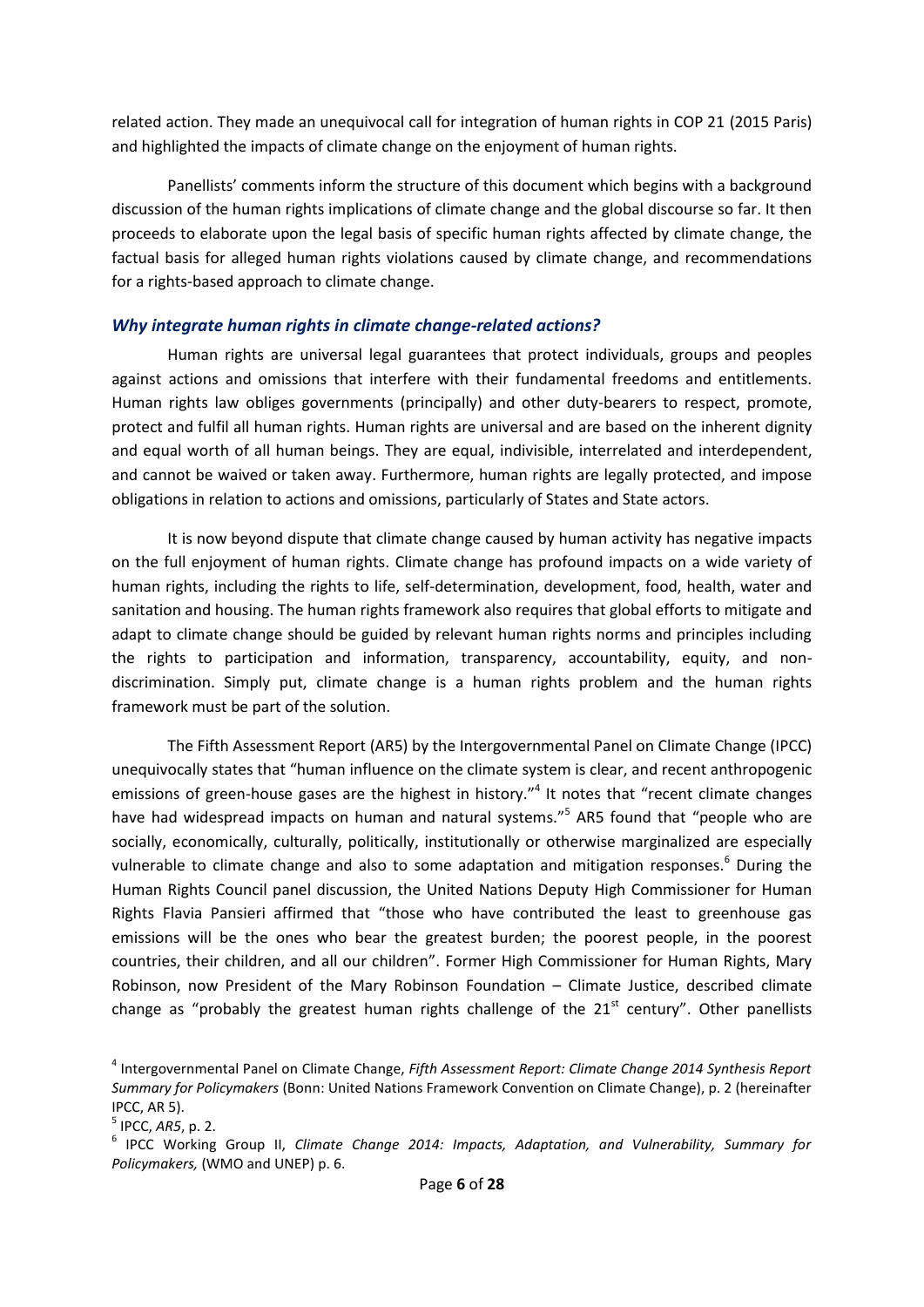described climate change as an ethical and moral challenge of a global scale that demands a human rights solution. Recognizing the importance of human rights in this context, parties to the UNFCCC have agreed to "fully respect human rights in all climate change-related actions".<sup>7</sup>

Despite the clear human rights implications of failure to act to prevent climate change, the international community has not taken adequate preventive action. In fact, some of the climate change mitigation and adaptation efforts that have been employed to date have had counterproductive human rights impacts, particularly on the most marginalized. Taken as a whole, existing climate change mitigation and adaptation efforts have fallen far short of the level of ambition necessary to prevent and/or remedy the negative human rights impacts of climate change in fulfilment of the obligations of States and other duty-bearers.

Integrating human rights in climate actions will necessitate higher levels of ambition and improve mitigation and adaptation strategies by making them more effective and inclusive. During the panel discussion, several delegations underlined the importance of integrating human rights in climate policy, including participation, access to information and access to justice. A human rights based approach addresses cross cutting social, cultural, political and economic problems, while empowering persons, groups and peoples, especially those in vulnerable situations. This can make considerable contributions to climate change policies, making them less myopic and more responsive, sensitive, and collaborative.

#### <span id="page-6-0"></span>*What human rights principles apply in the context of climate change?*

**"These are basic issues of justice."**

Olav Fykse Tveit, General Secretary, World Council of Churches

States are obligated to respect, protect, promote, and fulfil all human rights for all people. This includes an affirmative obligation to prevent foreseeable harms including those caused by climate change. The UN Charter, the Universal Declaration of Human Rights, the International Covenant on Economic, Social and Cultural Rights (ICESCR), and the UN Declaration on the Right to Development all make clear that State human rights obligations require both individual action and international cooperation. According to the Universal Declaration of Human Rights everyone is entitled to a social and international order in which the rights and freedoms therein can be fully realized and everyone has duties to the community. Similarly, the ICCESCR declares that States should "take steps, **individually and through international assistance and co-operation,** especially economic and technical, to the maximum of [their] available resources, with a view to achieving progressively the full realization of rights recognized in the present Covenant".

The Declaration on the Right to Development further calls on States to establish through their individual and collective actions, national and international conditions favourable to the realization of the right to development and all human rights including through international cooperation to provide developing countries "with appropriate means and facilities to foster their

<sup>7</sup> United Nations Framework Convention on Climate Change, *Report of the Conference of the Parties on its sixteenth session* (Cancun: United Nations, 2010), FCCC/CP/2010/7/Add.1.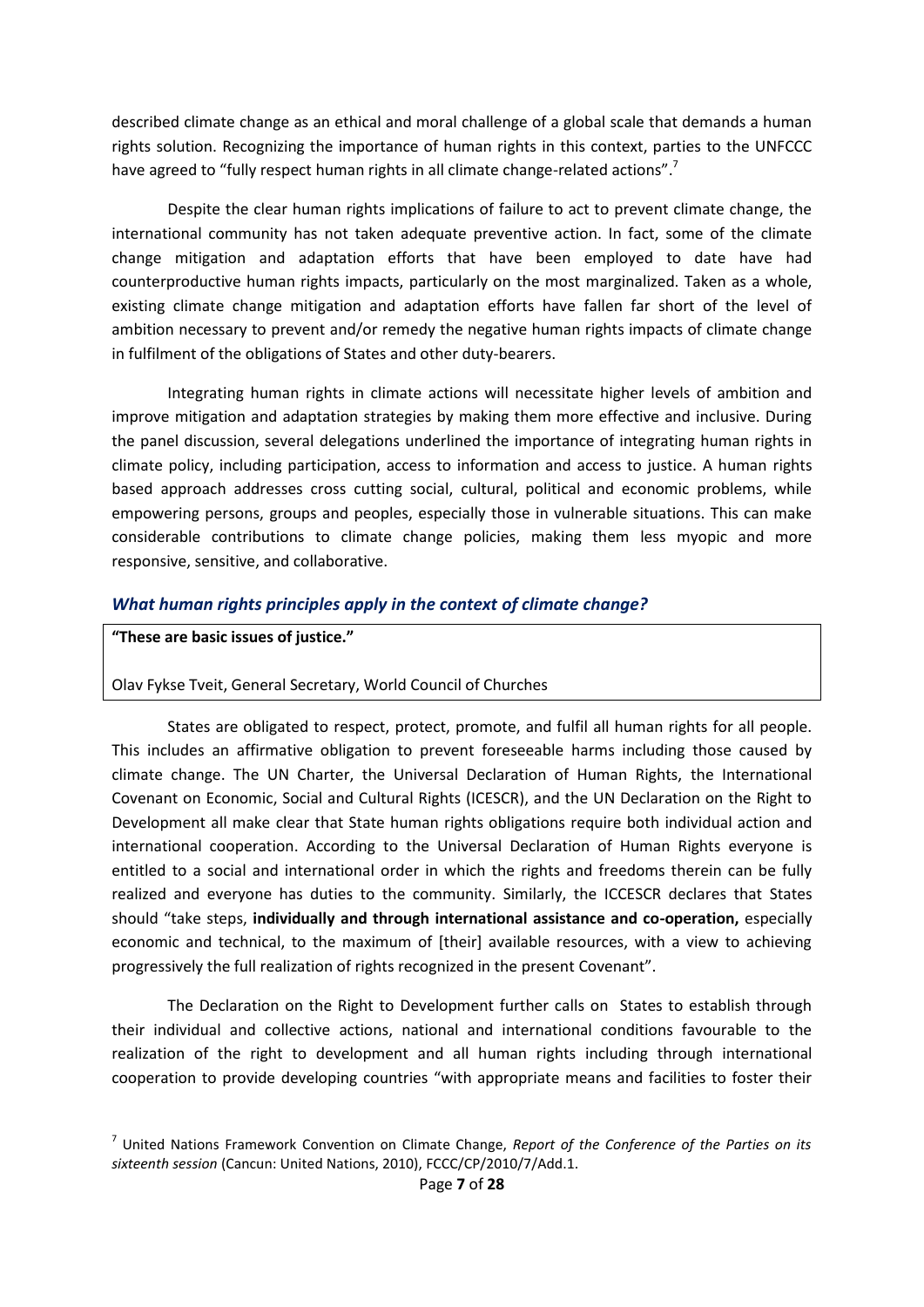comprehensive development". It also emphasizes that "**all human beings have a responsibility for development,** individually and collectively… and they should therefore promote and protect an appropriate political, social and economic order for development". The UN *Guiding Principles on Business and Human Rights* confirm that businesses also have human rights responsibilities. They reaffirm that **all responsible actors should be held accountable for the negative impacts of their activities** and that all actors share responsibility for remedying these impacts. <sup>8</sup>

The basic human rights principles of **equality and non-discrimination** require action to address and remedy the disproportionate impacts of climate change on the most marginalized and to ensure that climate actions benefit persons, groups and peoples in vulnerable situations and reduce inequalities. The disproportionate impacts of climate change on persons in vulnerable situations raise concerns of **climate justice, fairness, equity and access to remedy**. The Universal Declaration of Human Rights, the International Covenant of Civil and Political Rights (ICCPR) and other human rights instruments make it clear that **all persons who suffer human rights harms are entitled to access to effective remedy**. The Human Rights Council panel repeatedly called for climate justice and immediate action to mitigate and adapt to climate change. Prime Minister Enele Sopoaga of Tuvalu described the human rights impacts of climate change as an issue of justice that requires immediate international action and adequate compensation of victims. According to Olav Fykse Tveit, General Secretary of the World Council of Churches, the disproportionate impact of climate change on persons least responsible for climate change and most vulnerable to it is an issue of fundamental injustice.

The Declaration on the Right to Development by calling for the **fair distribution of the benefits of development** and for developed countries to assist developing countries, embraces the need for equitable development. International cooperation, equality and non-discrimination, accountability and equity reflect human rights commitments and are critical to address climate change. The principle of equity, including **intergenerational equity**, is also specifically recognized in the UNFCCC which calls for all parties to "protect the climate system for the benefit of present and future generations of humankind, on the basis of equity and in accordance with their **common but differentiated responsibilities and respective capabilities**". In spite of the above, State commitments under the UNFCCC have so far failed to provide for and ensure the implementation of adequate mitigation and adaptation measures to limit climate change and its adverse effects on human rights, the economy, public health and the environment.

The UNFCCC is a framework convention and it is open to evolution and continuing negotiations. There is a high degree of hope that the agreement negotiated at COP21 in Paris and any subsequent agreements will raise the level of ambition of climate action in order to protect human rights from the adverse effects of climate change. In these negotiations and throughout related processes, the human rights principles of **transparency, participation and accountability** have an important role to play.<sup>9</sup> "Participation is a basic human right in itself, [and] a precondition or catalyst for the realization and enjoyment of other human rights."<sup>10</sup> In order to ensure sustainable

 $8$  The legal obligations of States and enterprises to address climate change are the subject of growing consensus and analysis. See e.g. the Oslo Principles on Global Obligations to Reduce Climate Change (1 March 2015) available at: http://www.osloprinciples.org/principles/ (last accessed 7 October 2015).

<sup>&</sup>lt;sup>9</sup> The Aarhus Convention of the United Nations Economic Commission for Europe on Access to Information, Public Participation in Decision-Making and Access to Justice in Environmental Matters highlights the importance of these principles in the context of environmental issues.

<sup>10</sup> United Nations General Assembly, A/HRC/23/36: *Report of the Special Rapporteur on extreme poverty and human rights, Magdalena Sepúlveda Carmona* (New York: United Nations, 2013), Summary.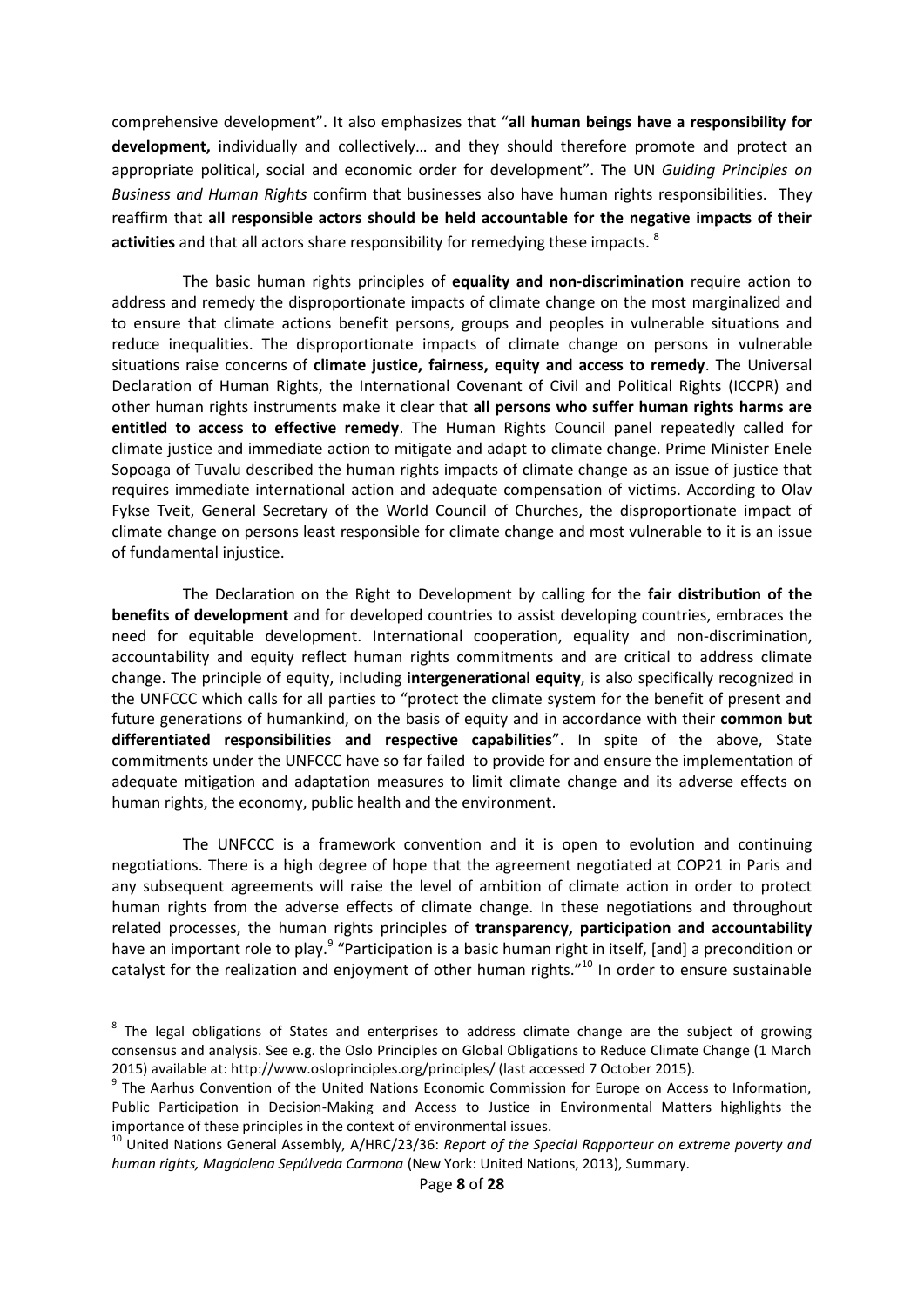development and appropriate mechanisms for mitigating and adapting to climate change, the COP21 outcome should reflect human rights principles and a rights-based framework should shape both the substantive commitments of parties and the processes by which they are agreed and carried out.

### <span id="page-8-0"></span>*How can human rights be integrated in climate-change related actions?*

Human rights can be integrated in climate-change related actions by applying a rights-based approach to policy and development as called for by the Declaration on the Right to Development and agreed to in the UN Common Understanding of a Human Rights-Based approach to Development Cooperation.<sup>11</sup> The UN Common Understanding emphasizes key human rights principles like universality and inalienability, indivisibility, interdependence and interrelatedness, non-discrimination and equality, participation and inclusion, accountability and the rule of law. It outlines a conceptual framework for development based on international human rights standards in order to promote and protect human rights in all development activities. A rights-based approach analyses obligations, inequalities and vulnerabilities, and seeks to redress discriminatory practices and unjust distributions of power. It anchors plans, policies and programmes in a system of rights, and corresponding obligations established by international law.

The essential attributes of a human rights-based approach are the following:

- As policies and programmes are formulated, the main objective should be to fulfil human rights.
- The *rights-holders* and their entitlements must be identified as well as the corresponding *duty-bearers* and their obligations in order to find ways for strengthening the capacities of rights-holders to make their claims and of duty-bearers to meet their obligations.
- Principles and standards derived from international human rights law especially the Universal Declaration of Human Rights and the core universal human rights treaties, should guide all policies and programming in all phases of the process.

A human rights-based approach should be integrated in any climate change adaptation or mitigation measures, such as the promotion of alternative energy sources, forest conservation or tree-planting projects, resettlement schemes and others. Affected individuals and communities must participate, without discrimination, in the design and implementation of these projects. They must have access to due process and to remedy if their rights are violated.

During the panel discussions, the importance of a rights-based approach to climate change was raised frequently. Martin Khor, Executive Director of the South Centre, observed that such an approach demands the inclusion of climate justice, equity, respect for human rights as well as international cooperation and solidarity. These factors are essential in supporting developing countries, including through finance and technology. According to Mary Robinson, a human rightsbased approach to development should focus on fulfilling for all persons the minimum conditions necessary for a life of human dignity. Faced with climate change, persons in vulnerable situations must have their rights protected, obtain access to measures of adaptation and resilience, and receive the support of the international community. A rights-based response should also maximize inclusion, participation and equality.

<sup>11</sup> See [http://hrbaportal.org/the-human-rights-based-approach-to-development-cooperation-towards-a](http://hrbaportal.org/the-human-rights-based-approach-to-development-cooperation-towards-a-common-understanding-among-un-agencies)[common-understanding-among-un-agencies](http://hrbaportal.org/the-human-rights-based-approach-to-development-cooperation-towards-a-common-understanding-among-un-agencies) last accessed on 7 September 2015.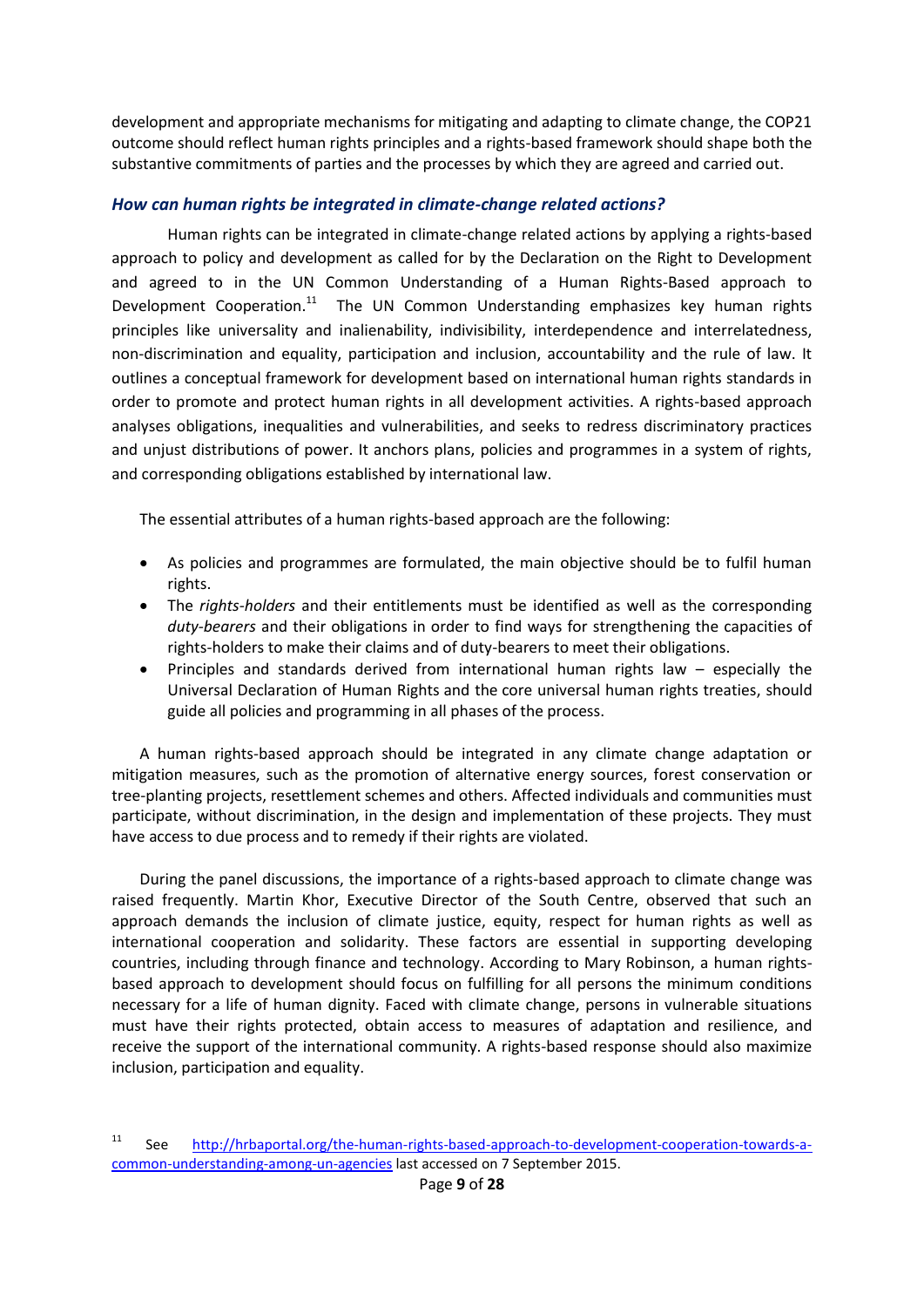Critically, it is not enough to simply focus on ensuring that climate actions respect human rights. A rights-based approach requires States to take affirmative actions to respect, protect, promote and fulfil all human rights for all persons. Failure to prevent foreseeable human rights harms caused by climate change, or at the very least to mobilize maximum available resources in an effort to do so, constitutes a breach of this obligation. Human rights obligations apply to the goals and commitments of States in the area of climate change and require that climate actions should focus on protecting the rights of all those vulnerable to climate change starting with those most affected. Human rights principles articulated in the Declaration on the Right to Development and other instruments call for such climate action to be both individual and collective and for it to benefit all persons, particularly the most marginalized. The UNFCCC further elaborates upon the need for equitable climate action calling for States to address climate change in accordance with their common but differentiated responsibilities and respective capabilities in order to benefit present and future generations.

State commitments therefore require international cooperation, including financial, technological and capacity-building support, to realise low-carbon, climate-resilient, and sustainable development, while also rapidly reducing greenhouse gas emissions. Only by integrating human rights in climate actions and policies, and empowering people to participate in policy formulation, can States promote sustainability and ensure the accountability of all duty-bearers for their actions. This, in turn, will promote consistency, policy coherence and the enjoyment of all human rights.

#### <span id="page-9-0"></span>*What actions have been taken by international human rights mechanisms so far?*

Since 2008, the Human Rights Council and its Special Procedures Mechanisms have been actively involved in addressing the human rights impacts of climate change. The Council has held two panel discussions on human rights and climate change, which was also the theme of the 2010 Social Forum<sup>12</sup>. The following resolutions on human rights and climate change have been issued to date:

 **Resolution 7/23** (March 2008): The Council expressed concern that climate change "poses an immediate and far-reaching threat to people and communities around the world" and requested OHCHR to prepare a study on the relationship between climate change and human rights (A/HRC/10/61).

 **Resolution 10/4** (March 2009): The Council noted that "climate change-related impacts have a range of implications, both direct and indirect, for the effective enjoyment of human rights …" and that such effects "will be felt most acutely by those segments of the population who are already in a vulnerable situation …"

 **Resolution 18/22** (September 2011): The Council affirmed that human rights obligations, standards, and principles have the potential to inform and strengthen international and national policy-making in the area of climate change, promoting policy coherence, legitimacy, and sustainable outcomes. They called for a seminar to address the adverse impacts of climate change on the full enjoyment of human rights and a summary report of the seminar (A/HRC/20/7).

 **Resolution 26/27** (July 2014): The Council emphasized the need for all States to enhance international dialogue and cooperation to address the adverse impacts of climate change on the enjoyment of human rights including the right to development. It called for dialogue, capacitybuilding, mobilization of financial resources, technology transfer, and other forms of cooperation to

 $12$  The report of the 2010 Social Forum is contained in A/HRC/16/62.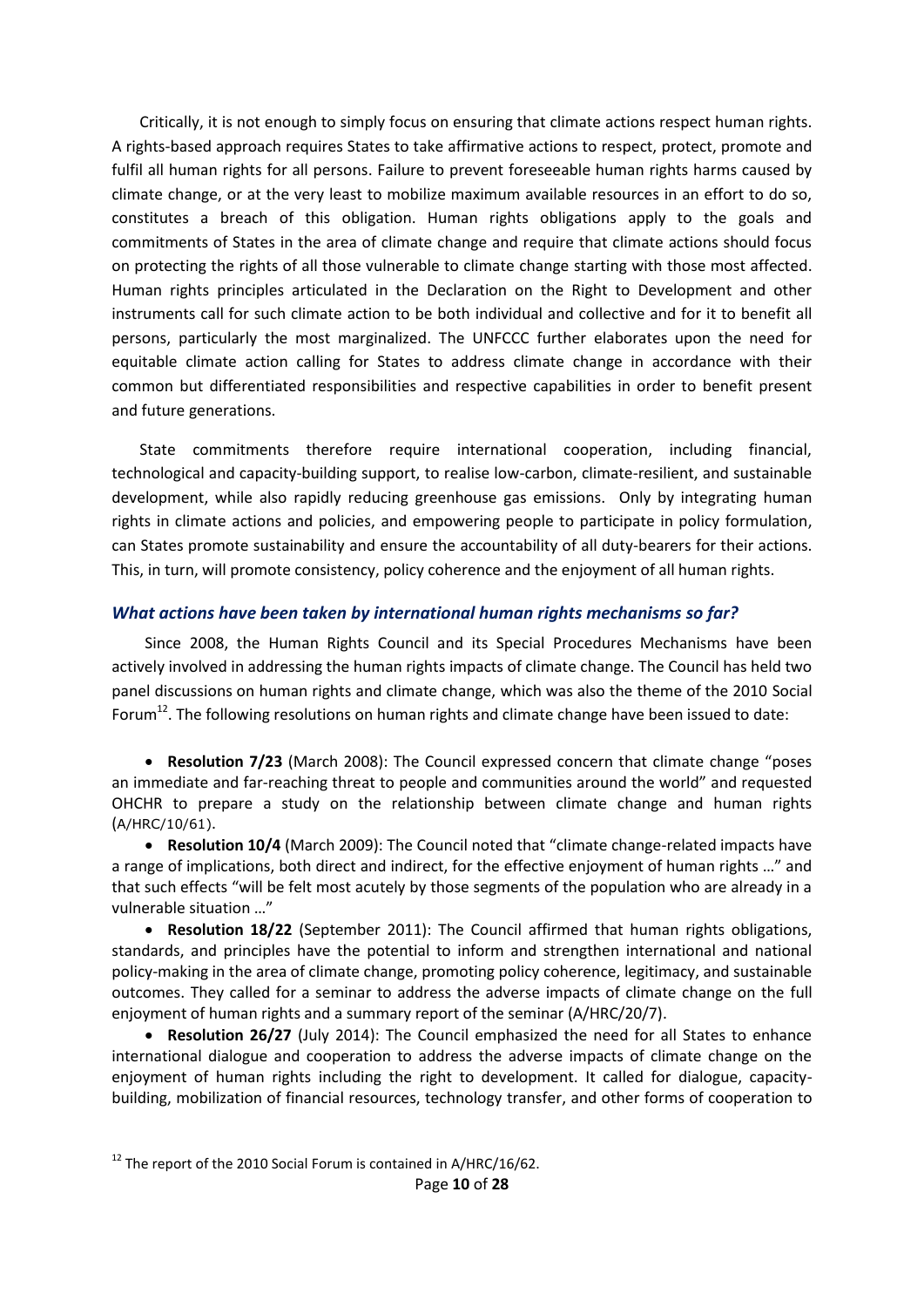facilitate climate change adaptation and mitigation, in order to meet the special needs and circumstances of developing countries.

 **Resolution 29/15** (July 2015): The Council emphasized the importance of continuing to address the adverse consequences of climate change for all and called for a panel discussion and analytical study on the impacts of climate change on the enjoyment of the right to health.

The Council has also addressed the issue of the impact of climate change in the framework of its work on human rights and the environment, particularly resolutions **16/11**, **19/10**, **25/21** and **28/11**. In these resolutions, the Human Rights Council has recognized that the impact of climate change on the full enjoyment of human rights is a global problem that requires a global solution. It has highlighted the importance of addressing human rights in the context of discussions related to the UNFCCC and the post-2015 development agenda and made available the results of its debates, studies and activities to the sessions of the Conference of Parties to the UNFCCC. The Council has clearly articulated that "human rights obligations and commitments have the potential to inform and strengthen international and national policymaking in the area of climate change".

The outcome document of the 2012 United Nations Conference on Sustainable Development "The Future We Want" reaffirmed the importance of human rights for achieving sustainable development. Prior to this Conference, the UN High Commissioner for Human Rights had emphasized the responsibilities of all States to ensure full coherence between efforts to advance the green economy, on the one hand, and their human rights obligations on the other, in an open letter to all Permanent Missions in New York and in Geneva.<sup>13</sup> In addition to this advocacy, OHCHR has produced a number of reports on the effect of climate change on the enjoyment of human rights.<sup>14</sup>

Mandate holders of the special procedures mechanisms of the Human Rights Council have also regularly addressed the human rights impacts of climate change in the course of implementing their mandates. The Special Rapporteur on human rights and the environment has been particularly engaged, and issued a Climate Change mapping report in 2014 that describes statements made by human rights bodies regarding human rights that are threatened by climate change and human rights obligations related to climate change.<sup>15</sup> In addition to this report which highlights work of the special procedures mechanisms, the human rights treaty-bodies and other relevant bodies related to climate change, there have been several joint advocacy efforts on human rights and climate change, by special procedures mandate holders. These include:

<sup>13</sup> *See* Open Letter of the High Commissioner for Human Rights on Sustainable Development (30 March 2012) available at <http://www.ohchr.org/Documents/Issues/Development/OpenLetterHC.pdf> (last accessed 7 September 2015).

<sup>&</sup>lt;sup>14</sup> See e.g. A/HRC/10/61, Analytical study on the relationship between climate change and human rights; Summary Report of the Panel discussion on the relationship between climate change and human rights held at the eleventh session of the HRC (June 2009) following resolution 10/4, available at: <http://www.ohchr.org/EN/Issues/HRAndClimateChange/Pages/Panel.aspx> last accessed 7 September 2015; A/HRC/16/62, Report of the 2010 Social Forum on the adverse effects of climate change on the full enjoyment of human rights; A/HRC/20/7, Report of the United Nations High Commissioner for Human Rights on the outcome of the seminar addressing the adverse impacts of climate change on the full enjoyment of human rights; A/HRC/29/19, Summary report of the Office of the United Nations High Commissioner for Human Rights on the outcome of the full-day discussion on specific themes relating to human rights and climate change.

<sup>&</sup>lt;sup>15</sup> Mapping Human Rights Obligations Relating to the Enjoyment of a Safe, Clean, Healthy and Sustainable Environment: Focus report on human rights and climate change (June 2014) available at [http://www.ohchr.org/Documents/Issues/Environment/MappingReport/ClimateChangemapping15-](http://www.ohchr.org/Documents/Issues/Environment/MappingReport/ClimateChangemapping15-August.docx) [August.docx](http://www.ohchr.org/Documents/Issues/Environment/MappingReport/ClimateChangemapping15-August.docx) (last accessed 7 September 2015).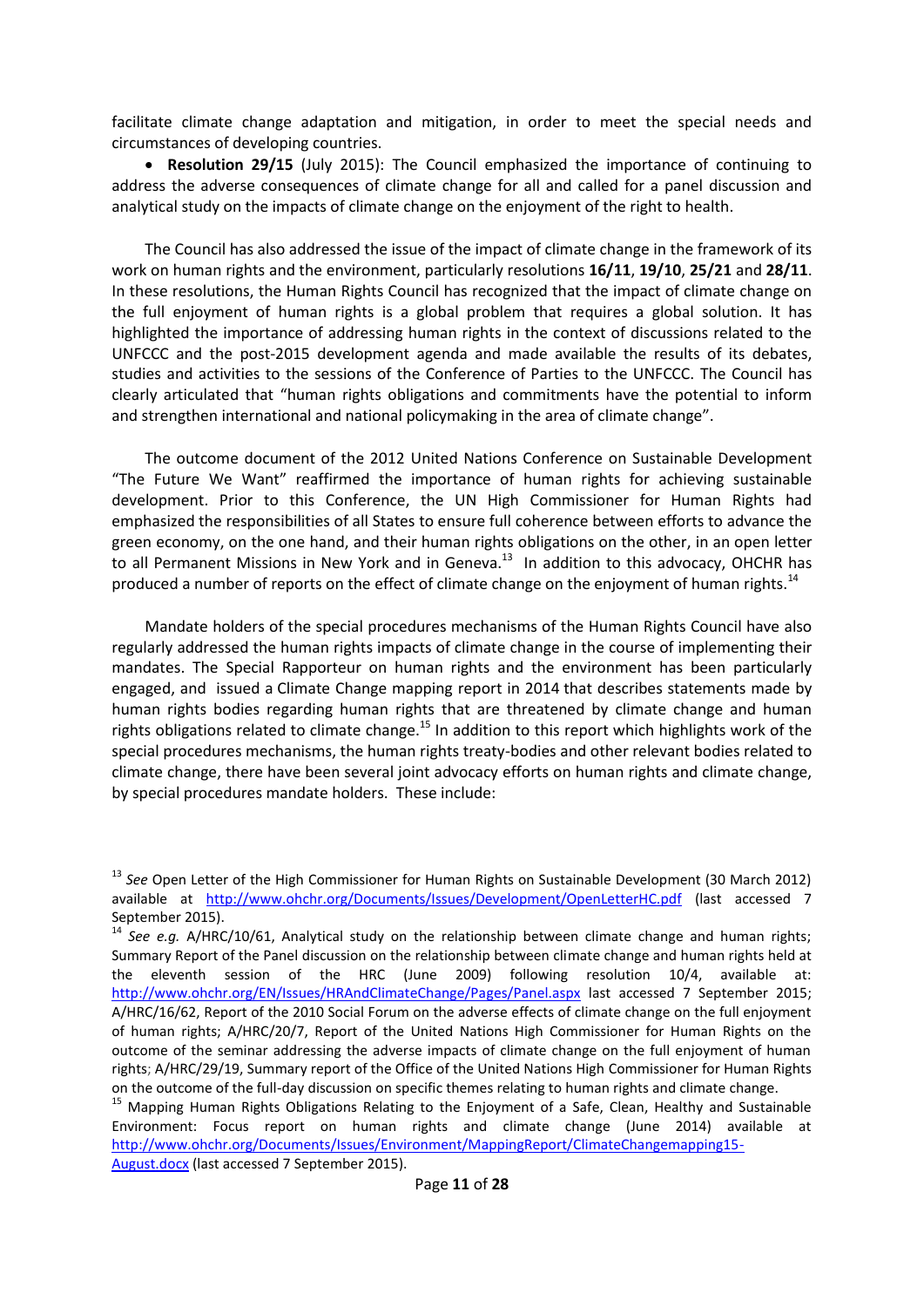• An Open Letter dated 17 October 2014 to State Parties to the UNFCCC from 28 Special Procedures mandates that urges the UNFCCC "to adopt urgent and ambitious mitigation and adaptation measures to prevent further harm" and to include in the 2015 climate agreement a commitment that "the Parties shall, in all climate change related actions, respect, protect, promote and fulfil human rights for all."<sup>16</sup> At the panel discussion, John Knox, the Special Rapporteur on human rights and the environment, emphasized critical elements of this letter which describes climate change as one of the greatest challenges of our generation, highlights its disproportionate effects on disadvantaged, marginalized, and excluded person, groups and peoples, and urges the incorporation of human rights obligations into climate change negotiations

 A joint statement drawing attention to the grave harm even a two degree Celsius increase in average global temperature would cause to the enjoyment of human rights issued on the occasion of World Environment Day 2015.<sup>17</sup> The Special Rapporteurs urged climate negotiators to reach an agreement that reflects the obligations human rights law places on States to protect and promote human rights.

 A report prepared by several Special Rapporteurs for the Climate Vulnerable Forum, a group of twenty countries that are especially vulnerable to the effects of climate change. On behalf of the Forum, the Philippines, the current chair, submitted the report, entitled **"**The Effects of Climate Change on the Full Enjoyment of Human Rights", on 1 May 2015 to the Conference of the Parties (COP) to the UNFCCC.<sup>18</sup> This report warns that a temperature increase of just 1.5 degrees Celsius will threaten human rights, challenging the level of ambition of the current temperature goal of two degrees Celsius.

#### <span id="page-11-0"></span>*What steps should be taken going forward?*

In the Geneva Pledge for Human Rights in Climate Action, announced on 13 February 2015, eighteen States committed to facilitate the sharing of best practices and knowledge between human rights and climate experts at the national level, in order to build collective capacity to deliver responses to climate change that are good for people and the planet. The Geneva Pledge remains open to States and is one of many important initiatives aimed at improving understanding of the linkages between human rights and climate change. During the panel discussions, panellists repeatedly emphasized the importance of this initiative noting that improved communication between these distinct constituencies is an important prerequisite for a greater integration of human rights in the climate change discussion.

The ultimate objective of these and other initiatives must be to take this discussion from a theoretical level to a practical one which inspires urgent, immediate, rights-based action to mitigate and adapt to the negative impacts of climate change. By building upon previous work in the area of human rights and climate change and the panel discussion of 6 March 2015, the remainder of this report seeks to inform and inspire the action needed to integrate human rights in climate action at COP 21 and beyond. The next section examines particular rights affected by climate change. Part III,

<sup>&</sup>lt;sup>16</sup> Available at: [http://www.ohchr.org/Documents/HRBodies/SP/SP\\_To\\_UNFCCC.pdf](http://www.ohchr.org/Documents/HRBodies/SP/SP_To_UNFCCC.pdf) (last accessed 7 September 2015).

<sup>17</sup> Available at:<http://www.ohchr.org/EN/NewsEvents/Pages/DisplayNews.aspx?NewsID=16049&LangID=E> (last accessed 7 September 2015).

<sup>&</sup>lt;sup>18</sup> Available at:<http://www.thecvf.org/wp-content/uploads/2015/05/humanrightsSRHRE.pdf> (last accessed 7 September 2015).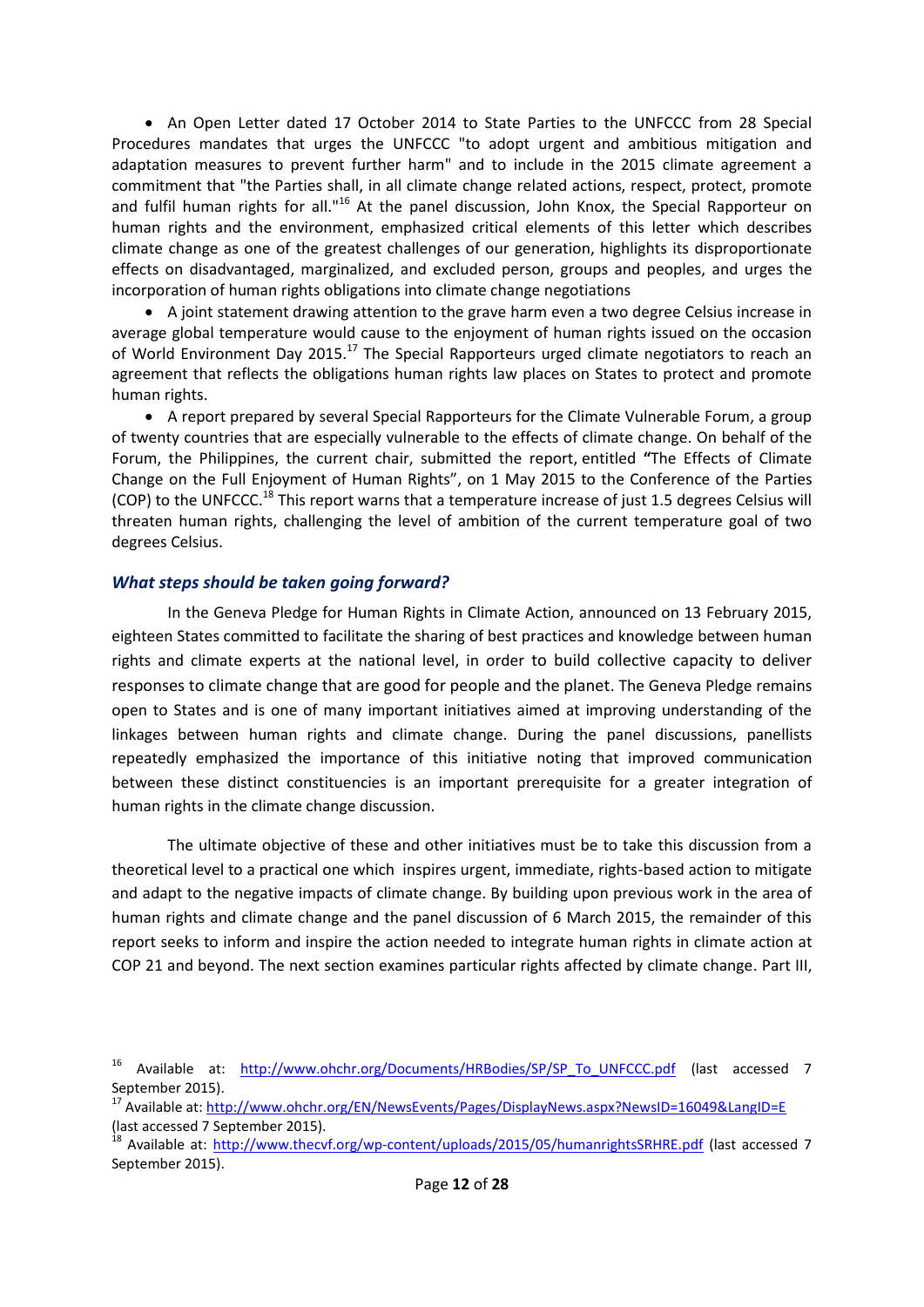composed of recommendations from the panel discussion offers several ideas for integrating human rights in climate action that respects, protects, promotes and fulfils all human rights.

# <span id="page-12-0"></span>**Part II: Which human rights are most affected by climate change?**

**"Climate change, human-induced climate change, is obviously an assault on the ecosystem that we all share, but it also has the added feature of undercutting rights, important rights like the right to health, the right to food, to water and sanitation, to adequate housing, and, in a number of small island States and coastal communities, the very right to self-determination and existence."** 

### Flavia Pansieri, United Nations Deputy High Commissioner for Human Rights,

The relationship between climate change and the enjoyment of human rights is both too complex and too vast to fully describe here. Instead, this Part focusses on specific examples referred to by panellists during the March 2015 discussion at the Human Rights Council. In this context, it is critical to remember that although specific rights may be discussed separately, all human rights are universal, inalienable, indivisible, interdependent and interconnected. A preventable violation of one right can have far-reaching consequences for other, and in some instances, all human rights.

The panel discussion, the IPCC, and the overwhelming consensus among experts make it abundantly clear that climate change negatively impacts human rights. In this regard, it is useful to consider what States and other duty-bearers are obligated to do in the circumstances. This question is addressed briefly here and more thoroughly in OHCHR's Key Messages on Human Rights and Climate Change and in Part III. As a starting point, States are legally bound to respect, protect, promote, and fulfil all human rights. In doing so, they have committed to work individually and collectively, to eliminate discrimination and promote equality, and to expend maximum available resources for the progressive realization of economic, social and cultural rights as well as the advancement of civil and political rights and the right to development. The following discussion of specific issues demonstrates the grave consequences of failure to comply with these obligations.

# <span id="page-12-1"></span>*The right to life*

**"…in dealing with sustainable development issues, unless you deal with the issues of climate change, life, particularly of the most vulnerable, will continue to be threatened and compromised, and life is already compromised and threatened on most island countries…"**

# Enele Sosene Sopoaga, Prime Minister, Tuvalu

According to the Universal Declaration of Human Rights "everyone has the right to life, liberty and security of person." The International Covenant on Civil and Political Rights (ICCPR) reiterates that "every human being has the inherent right to life." All States have committed to respect, protect, promote, and fulfil the right to life. This entails, at the very least, that States should take effective measures against foreseeable and preventable loss of life.

Climate change clearly poses a threat to human life. Abul Hassan Mahmood Ali, Foreign Minister of Bangladesh, described this threat as "existential". As highlighted by Renan Dalisay,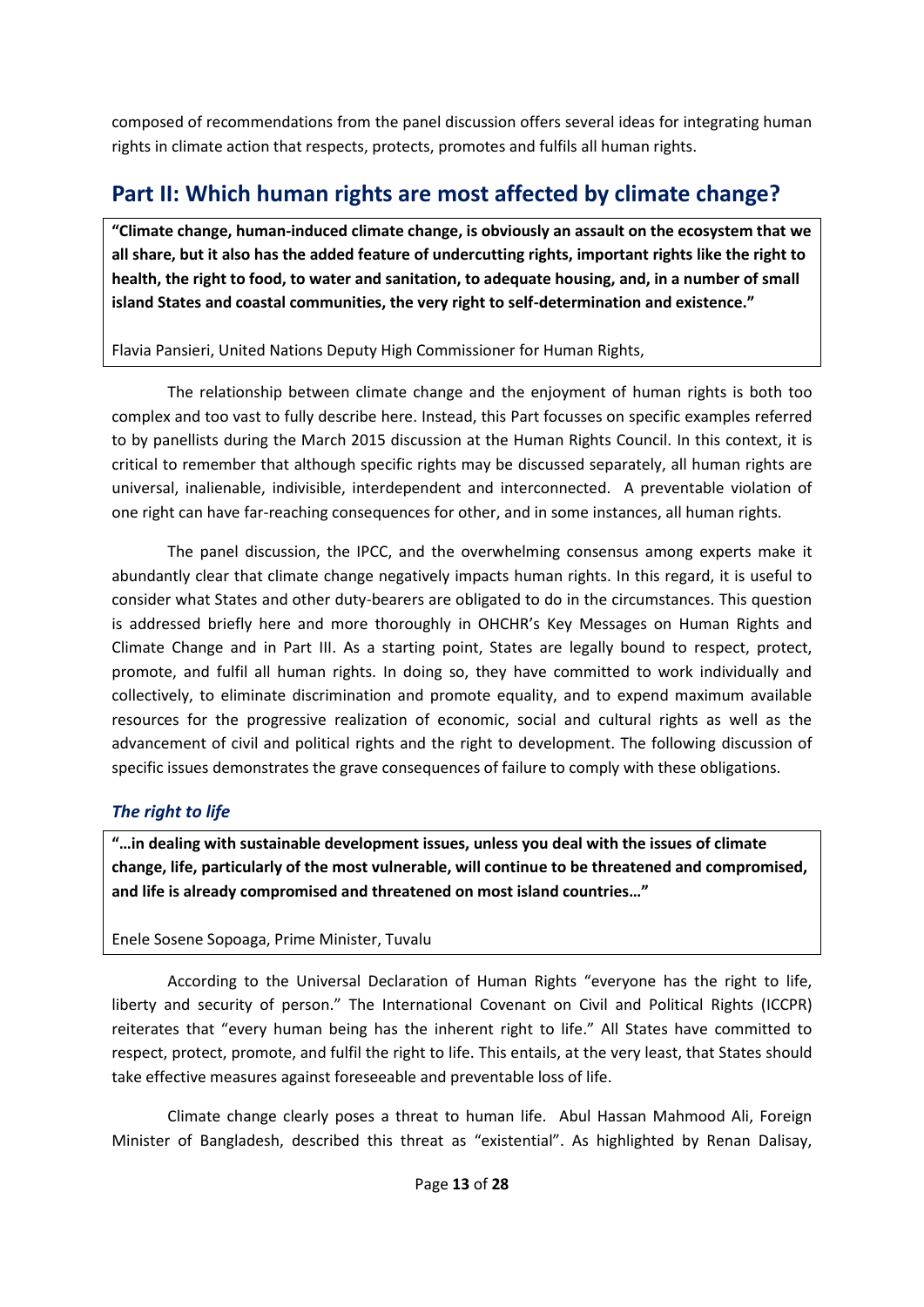Administrator of the National Food Authority of the Philippines, in his remarks about Typhoon Yolanda which "left a path of death and destruction, claiming no less than 7500 precious Filipino lives, mostly in economically vulnerable communities," this threat extends to both present and future generations. Yolanda, or Typhoon Haiyan as it is more commonly known internationally, was an extreme weather event.

According to the IPCC, the risk of having further extreme weather events and the resulting endangerment of human lives is "moderate to high at temperatures of 1°C to 2°C above preindustrial levels."<sup>19</sup> A recent report by the World Bank affirms this risk, finding that "further health impacts of climate change could include injuries and deaths due to extreme weather events."<sup>20</sup>

In the context of climate change, extreme weather events may be the most visible and most dramatic threat to the enjoyment of the right to life but they are by no means the only one. Climate change kills through drought, increased heat, expanding disease vectors and a myriad of other ways. According to a report by the Climate Vulnerable Forum and DARA International, climate change is already responsible for approximately 400,000 deaths per year and that number is expected to rise to 700,00 by 2030.<sup>21</sup> In order to uphold the right to life, States must take effective measures to mitigate and adapt to climate change and prevent foreseeable loss of life.

### <span id="page-13-0"></span>*The right to self-determination*

**"There are realities where extreme events surpass the ability to adapt…and displacement and migration are the only avenues for survival."**

Mary Robinson, President, Mary Robinson Foundation – Climate Justice

Article 1 of the UN Charter calls for respect of the "self-determination of peoples". Further, Common Article 1 of the ICCPR and the ICESCR states that "all peoples have the right of selfdetermination. By virtue of that right they freely determine their political status and freely pursue their economic, social and cultural development." States must respect the right to selfdetermination of all peoples and ensure that they have the necessary resources to provide for themselves. Climate change not only poses a threat to the lives of individuals; but also to their ways of life and livelihoods, and to the survival of entire peoples.

During the panel discussion, Victoria Tauli-Corpuz, United Nations Special Rapporteur on the rights of indigenous peoples, highlighted that "the realisation of the rights to self-determination and development" are "being seriously challenged" by climate change. Small Island Developing States and Least Developed Countries have identified even warming of 1.5°C as a "serious threat" to their continued existence.<sup>22</sup> These views are supported by the IPCC in its review of the effects of rising

<sup>19</sup> IPCC, *AR5,* p. 19.

<sup>&</sup>lt;sup>20</sup> The World Bank, *Turn down the heat: why a 4°C warmer world must be avoided* (2012), p. xvii (hereinafter *Turn down the heat 2012*).

<sup>21</sup> See DARA and the Climate Vulnerable Forum, *Second edition: A guide to the cold calculus of a hot planet*  (DARA and Climate Vulnerability Monitor, 2012), p. 17.

<sup>22</sup> World Bank, *Turn down the heat 2012,* p. xiii.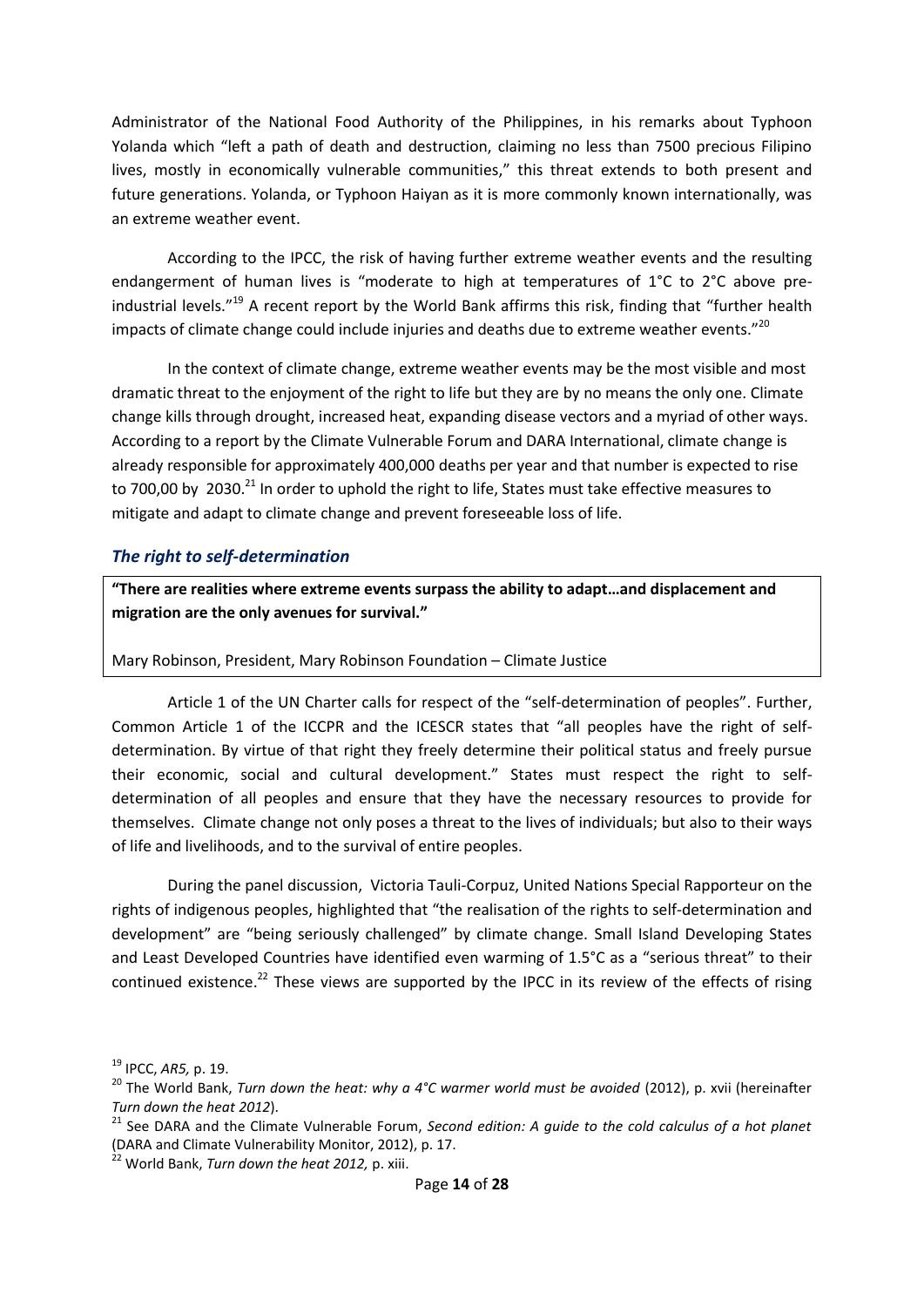sea-levels on "coastal systems and low-lying areas."<sup>23</sup> According to a recent report by a group of United Nations Special Rapporteurs, climate change challenges the ability of peoples in small island states to "continue to live on their traditional territory, and… to enjoy and exercise their right to selfdetermination".  $24$  States are obliged to take adequate measures to guarantee the rights of all peoples to self-determination in the face of the looming threat posed by climate change but they have so far failed to do so.

#### <span id="page-14-0"></span>*The right to development*

Pursuant to Article 55 of the UN Charter, States should promote "conditions of economic and social progress and development". The ICESCR and ICCPR emphasize that all peoples should "freely determine their political status and freely pursue their economic, social and cultural development". The Declaration on the Right to Development presents an integrated framework for the pursuit of all three pillars of the UN Charter – peace and security, human rights and development. It articulates a holistic vision of development as "an inalienable human right by virtue of which every human person and all peoples are entitled to participate in, contribute to, and enjoy economic, social, cultural and political development, in which all human rights and fundamental freedoms can be fully realized." The Declaration underscores that people must be the central subjects, active participants, and beneficiaries of development. It articulates that all States and all persons have responsibilities for development and States should work individually and collectively to create an internationally enabling environment for development in which the benefits of development are equitably shared by all.

In particular, States should take steps individually and collectively to guarantee all persons the ability to enjoy economic, social, cultural and political development. Climate change poses an existential threat to people's enjoyment of their right to development. According to World Bank President, Jim Yong Kim "unless the world takes bold action now, a disastrously warming planet threatens to put prosperity out of reach of millions and roll back decades of development".<sup>25</sup> The IPCC found that "limiting the effects of climate change is necessary to achieve sustainable development and equity, including poverty eradication."<sup>26</sup> Importantly, while AR5 stressed the "threat" that is posed to sustainable development by climate change, the report also noted with "high confidence" that "there are many opportunities to link mitigation, adaptation and the pursuit of other societal objectives through integrated responses."<sup>27</sup> Moreover, in the recently adopted Sustainable Development Goals, combating climate change (see Goal 13) has been recognized as instrumental to sustainable development, highlighting the importance of addressing climate change and its adverse effects to secure sustainable, inclusive development that benefits all persons.

<sup>23</sup> IPCC, *AR5*, p. 13.

<sup>&</sup>lt;sup>24</sup> Devandas Aguilar et al., *The effects of climate change on the full enjoyment of human rights* (OHCHR, 2015), p. 16.

<sup>25</sup> The World Bank, *Turn down the heat: Climate extremes, regional impacts, and the case for resilience*, p. xii (hereinafter *Turn down the heat 2013*). (hereinafter Turn down the heat 2013).<br> $^{26}$  IPCC, AR5, p. 17.

<sup>27</sup> IPCC, AR5, p. 13.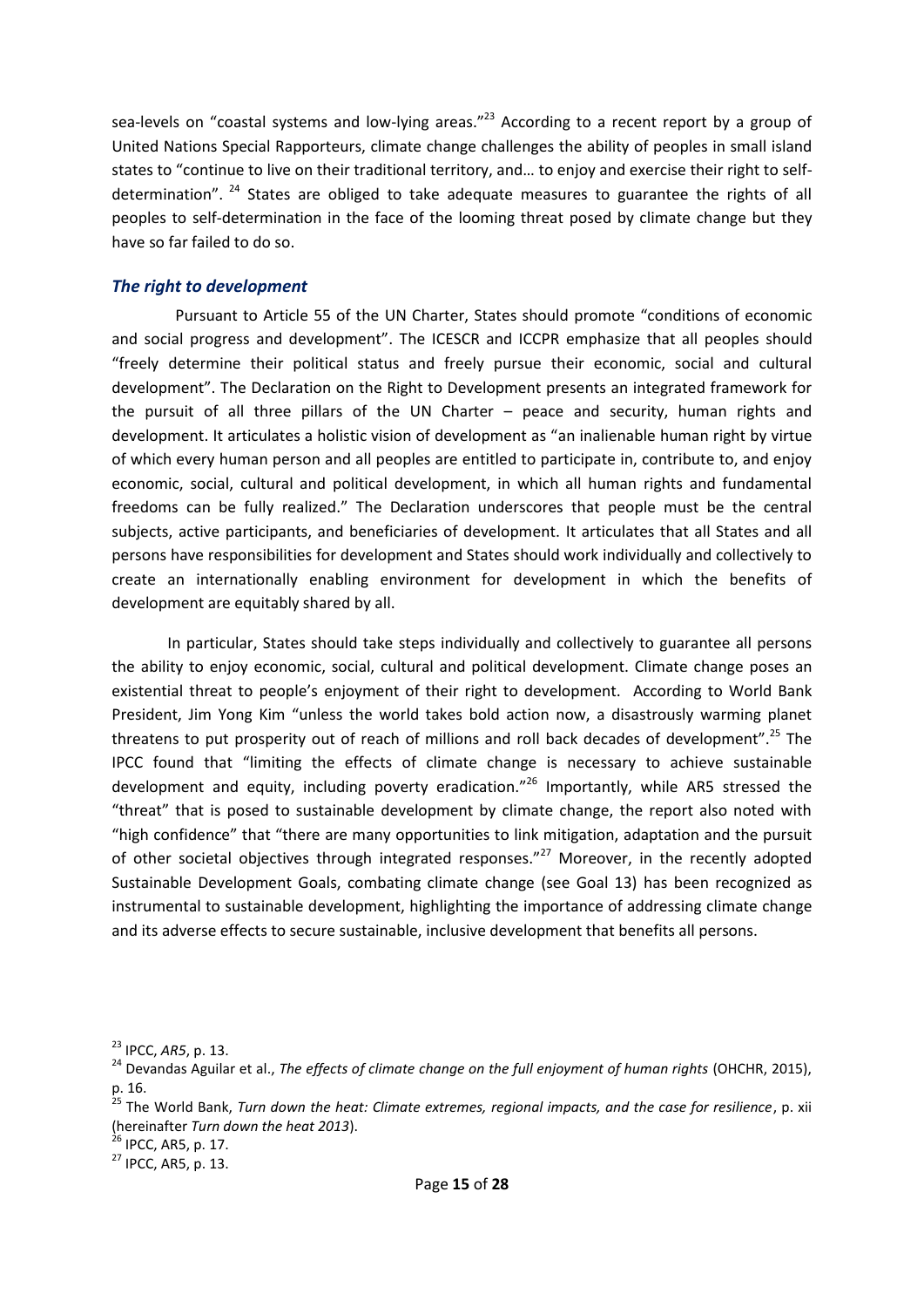For these reasons, the right to development was the subject of marked emphasis during the panel discussions. Panellists agreed that the right to development should inform humanity's collective response to climate change. Renan Dalisay cautioned that "climate change dilutes the right of vulnerable communities to socio-economic development." Elizabeth Mpofu, General Coordinator of La Via Campesina, described how many developing countries were forced to divert financial and human resources away from development priorities like health, education and agrarian support to confront climate change and its impacts. Mary Robinson affirmed that all individuals and peoples had a right to development and that climate action should be directed toward fulfilling that right. She emphasized that the international community must work together to address challenges that climate change poses to the realization of human rights, especially the right to development.

Mithika Mwenda, Secretary General of the Pan-African Climate Justice Alliance, stated that climate change is a problem that requires a broad understanding of human rights and an emphasis on realizing the right to development, in particular, equitable or even equal development between States. He emphasized that in addition to having the obligation to protect human rights within their borders, States and the international community had broader responsibilities to promote the realization of all human rights for all and should act collectively to address climate change, including through the Secretariat of the UNFCCC. The discussions made it clear that States must take urgent action in order to mitigate and adapt to climate change and promote the realization of the right to development for everyone.

#### <span id="page-15-0"></span>*The right to food*

**"In extreme cases, food insecurity caused by droughts or floods as a result of climate change has literally paralysed some developing States, such that human rights gains have been reversed to deplorable levels."**

#### Elizabeth Mpofu, General Coordinator, La Via Campesina

The right to food is enshrined in the Universal Declaration of Human Rights and the ICESCR. Article 11 of the ICESCR upholds the "fundamental right of everyone to be free from hunger" and calls upon States acting individually and through international co-operation, "to ensure an equitable distribution of world food supplies in relation to need." As with all human rights, States must respect, protect, promote, and fulfil the human right to food. Further, States have committed to mobilize maximum available resources for the progressive realization of the right to food and all other rights contained in the ICESCR.

According to the IPCC, climate change undermines food security;<sup>28</sup> therefore, it threatens realization of the right to food. The World Bank has estimated that a 2°C increase in average global temperature (the proposed target for international climate mitigation efforts) would put "between 100 million and 400 million more people at risk of hunger and could result in over 3 million additional deaths from malnutrition each year.<sup>29</sup> Moreover, persons, groups and peoples in vulnerable situations are at a greater risk. For instance, with about two-thirds of the female labour

<sup>29</sup> The World Bank, *World Development Report 2010: Development and Climate Change* (2010), pp. 4 – 5.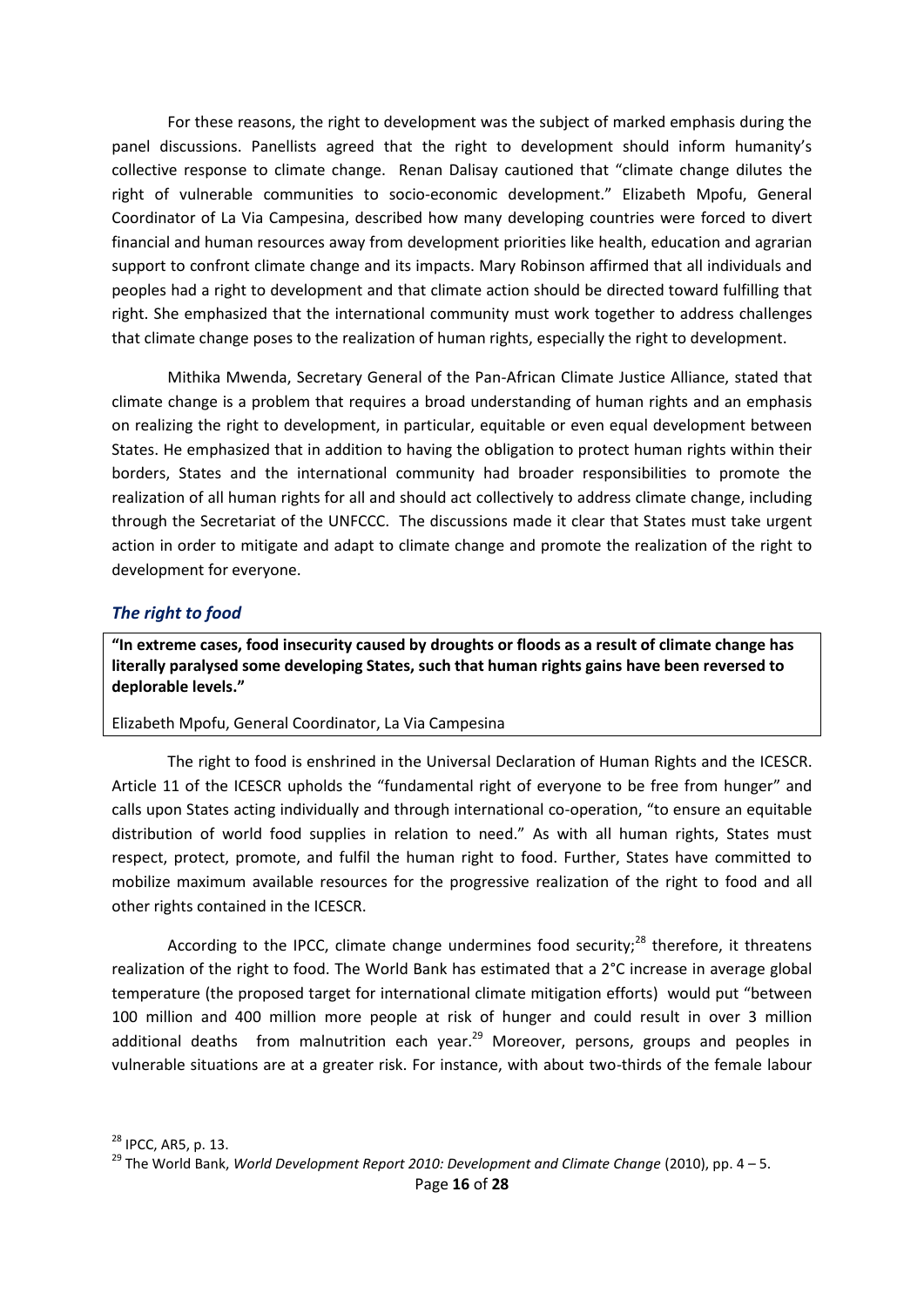force in developing countries, and more than 90 percent in African countries, engaged in agricultural work, the threats to loss of harvests, often the sole source of food and income, have severe implications for many women in rural areas.<sup>30</sup>

During the panel discussion, several panellists described the many ways in which climate change affects the enjoyment of the right to food. According to Renan Dalisay, "damage to agriculture and food production caused by climate change negatively impacts livelihoods, food security and the human right to food." Ana Maria Suarez Franco, Permanent Representative in Geneva for Food First Information and Action Network (FIAN), described how climate changeinduced "extreme events, including droughts and floods, the salinization of water used for irrigation, desertification, [and] water shortages…are affecting the availability of food in the country and cities."

In her remarks during the discussion, Xiangjun Yao, Director of the Geneva Office of the Food and Agriculture Organization, highlighted that the adverse effects of climate change on the realization of the human right to food had to be addressed so that the "more than 800 million people suffering from hunger and two billion people affected by the diverse forms of malnutrition" could see this right fulfilled. In spite of these well-known threats, the international community has not taken adequate climate action and has left climate change, perhaps the single greatest threat to fulfilment of the right to food largely unchecked.

#### <span id="page-16-0"></span>*The right to water and sanitation*

Although the right to water is not explicitly recognized in the ICESCR, General Comment No. 15 of the Committee on Economic, Social and Cultural Rights articulates this right stating: "The human right to water entitles everyone to sufficient, safe, acceptable, physically accessible and affordable water for personal and domestic uses. $^{n31}$  In its resolution 64/292, the General Assembly recognised "the right to safe and clean drinking water and sanitation as a human right that is essential for the full enjoyment of life and all human rights." $32$  The right to water and sanitation is also found in legal instruments such as the Convention on the Elimination of Discrimination against Women (CEDAW), among others. Pursuant to General Comment 15, "States [sic] parties have to adopt effective measures to realize, without discrimination, the right to water." $33$ 

According to the IPCC, "climate change is projected to reduce renewable surface water and groundwater resources in most dry subtropical regions…intensifying competition for water". <sup>34</sup> The IPCC further found that climate change will likely increase the risk of water scarcity in urban areas and "rural areas are expected to experience major impacts on water availability and supply."<sup>35</sup> According to a recent World Bank report, a 2 degree Celsius average global increase in temperature

<sup>30</sup> See UN Women Watch*, Fact Sheet: Women Gender Equality and Climate Change* (2009).

<sup>31</sup> United Nations Committee on Economic, Social and Cultural Rights, *General Comment No. 15* (New York: United Nations, 2002), Art. 2.

<sup>32</sup> United Nations General Assembly, *64/292: The human right to water and sanitation* (2010), Art. 1.

<sup>33</sup> UNCESCR, *General Comment No. 15,* Art. 1.

<sup>34</sup> IPCC, *AR5*, p. 13.

 $35$  IPCC, AR5, pp. 15 – 16.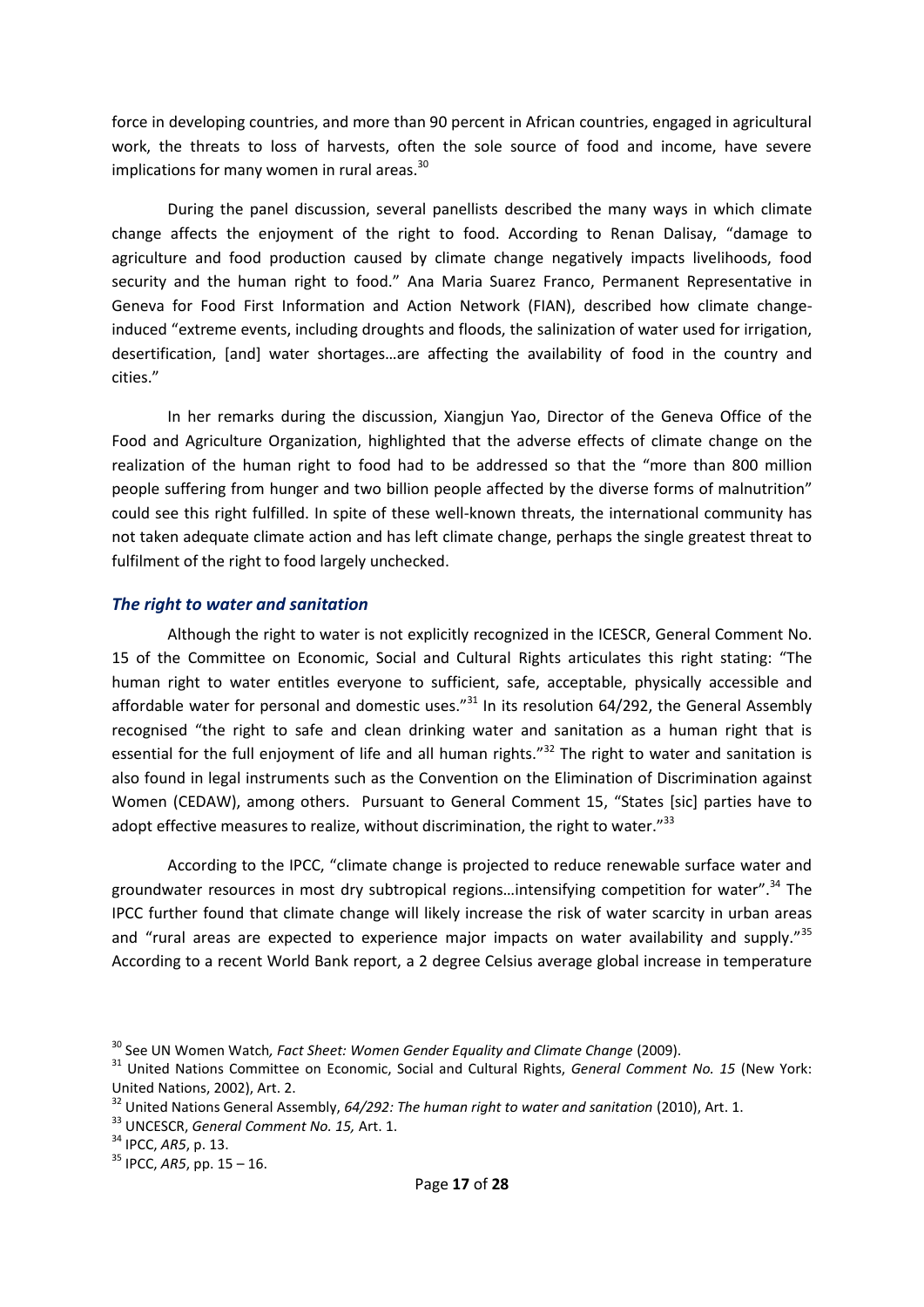may result in 1 to 2 billion no longer having enough water to meet their needs.<sup>36</sup> Reduced access to water will disproportionately impact persons, groups and peoples in vulnerable situations. For example, reduced access to water introduces added burdens for women and girls in developing countries, who are often responsible for fetching water for their families from distant sources and have distinct needs for water and sanitation.<sup>37</sup>

During the panel discussions, several speakers stressed the importance of water and sanitation, and the impacts that climate change could have on this right. According to Minister Abul Hassan Mahmood Ali, "millions at the bottom of the development pyramid…are exposed to various climatic shocks. Slow-onset disasters like river erosion, desertification, ground water contamination, or inland salinity intrusion do not make headlines, yet impact people's living." There can be no doubt that the right to water and sanitation which is derived from the rights to health and an adequate standard of living found within the ICESCR is threatened by inadequate climate action.

#### <span id="page-17-0"></span>*The right to health*

**"Adverse effects of climate change" means changes in the physical environment or biota resulting from climate change which have significant deleterious effects… on human health and welfare…. The Parties should take precautionary measures to anticipate, prevent or minimize the causes of climate change and mitigate its adverse effects.**

#### United Nations Framework Convention on Climate Change Articles 1 and 3

The human right to health is articulated in the Universal Declaration of Human Rights and in Article 12 of the ICESCR which provides that all persons have the right "to the enjoyment of the highest attainable standard of physical and mental health." The Human Rights Council has specifically recognized the impacts of climate change on the right to health on multiple occasions, most recently in its resolution 29/15 which calls for a panel discussion and a detailed study on the relationship between climate change and the enjoyment of the right to health.

According to World Bank reports, climate change will cause "health impacts [that] are likely to increase and be exacerbated by high rates of malnutrition,"<sup>38</sup> including potential increases in vector-borne diseases and "heat-amplified levels of smog [that] could exacerbate respiratory disorders." <sup>39</sup> In its most recent report, the IPCC found that "climate change is expected to lead to increases in ill-health in many regions and especially in developing countries with low income, as compared to a baseline without climate change". **40**

During the panel discussion, Dan Bondi Ogolla, Coordinator and Principal Legal Adviser at the UNFCCC, stressed that the right to health is safeguarded in the UNFCCC, as "the definition of 'adverse effects' of climate change under the Convention includes impacts…on 'human health and welfare'." However, the level of ambition in climate action to date has fallen short of that necessary

<sup>36</sup> World Bank, *World Development Report,* 5.

<sup>37</sup> See UN Women Watch, *Fact Sheet: Women Gender Equality and Climate Change* (2009).

<sup>38</sup> The World Bank, *Turn down the heat 2013,* p. 24.

<sup>39</sup> World Bank, *Turn down the heat 2012,* p. xvii.

<sup>40</sup> IPCC, *AR5*, p. 15.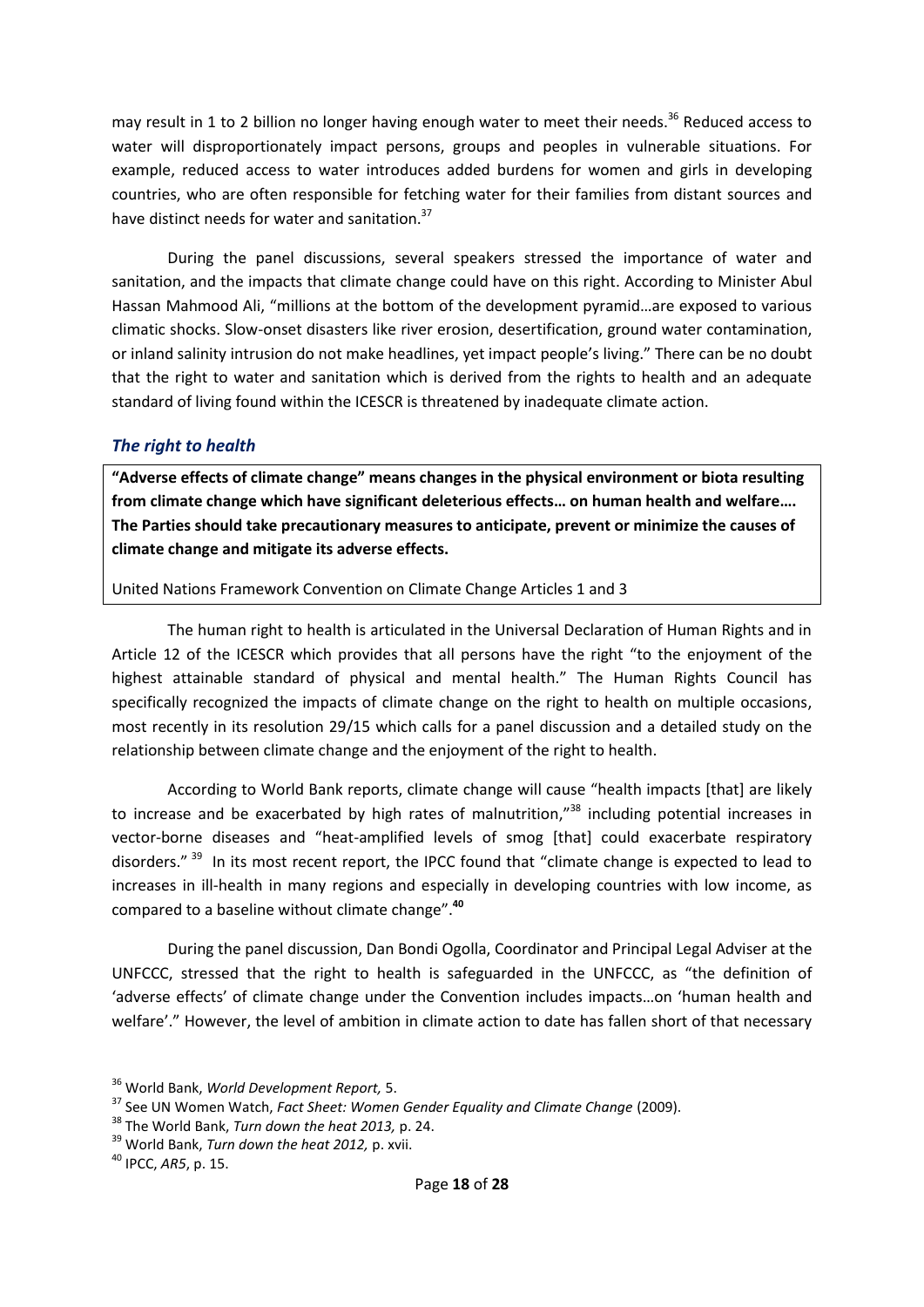to prevent adverse impacts on the enjoyment of the human right to health as evidenced by the current and projected impacts of climate change on the enjoyment of this right.

### <span id="page-18-0"></span>*The right to housing*

**"We have to reconcile ourselves with the reality that our islands will be under water, unless we do something very significant and substantial."** 

### Anote Tong, President, Republic of Kiribati

According to Article 11 of the ICESCR all persons are entitled to an adequate standard of living for themselves and their families including adequate housing. The scope and application of the right to housing is elaborated upon in General Comment No. 4 of the Committee on Economic, Social and Cultural Rights, which states that "the human right to adequate housing…is of central importance for the enjoyment of all economic, social and cultural rights."<sup>41</sup> Like with all other economic, social and cultural rights, States are obliged to expend maximum available resources for the progressive realization of the right to housing for all persons.

Climate change threatens the right to housing in a number of ways. Extreme weather events can destroy homes displacing multitudes of people. Drought, erosion and flooding can gradually render territories inhabitable resulting in displacement and migration. Sea level rise threatens the very land upon which houses in low-lying areas are situated and is expected to "continue for centuries even if the global mean temperature is stabilized."<sup>42</sup>

During the panel discussions, several speakers raised the issue of the right to housing in the context of destructive extreme weather events and rising sea-levels. Stressing the interconnected and cross-cutting nature of the impacts of climate change, Dan Bondi Ogolla noted that "loss of land through sea level rise [also] impacts the right to self-determination [and] to property." President Anote Tong emphasized that climate change may literally erase Kiribati and other low-lying island States from the map and stressed the importance of guaranteeing the displaced inhabitants of lowlying areas "migration with dignity." Migration with dignity would entail migration with the assurance of all human rights to all, including an adequate standard of living and the right to housing.

#### <span id="page-18-1"></span>*The right to education*

According to the Universal Declaration of Human Rights, "everyone has the right to education." Article 13 of the ICESCR elaborates upon this right, guaranteeing to all persons, free, compulsory primary education and calling on States to progressively realize free secondary education for all. However, the impacts of climate change and the exigencies which it creates threaten the ability of States to expend maximum available resources for the progressive realization of the right to education and can press children into the labour pool prematurely.

<sup>41</sup> United Nations Committee on Economic, Social and Cultural Rights, *General Comment No. 4* (New York: United Nations, 1991), Art. 1.

<sup>42</sup> IPCC, *AR5*, p. 13.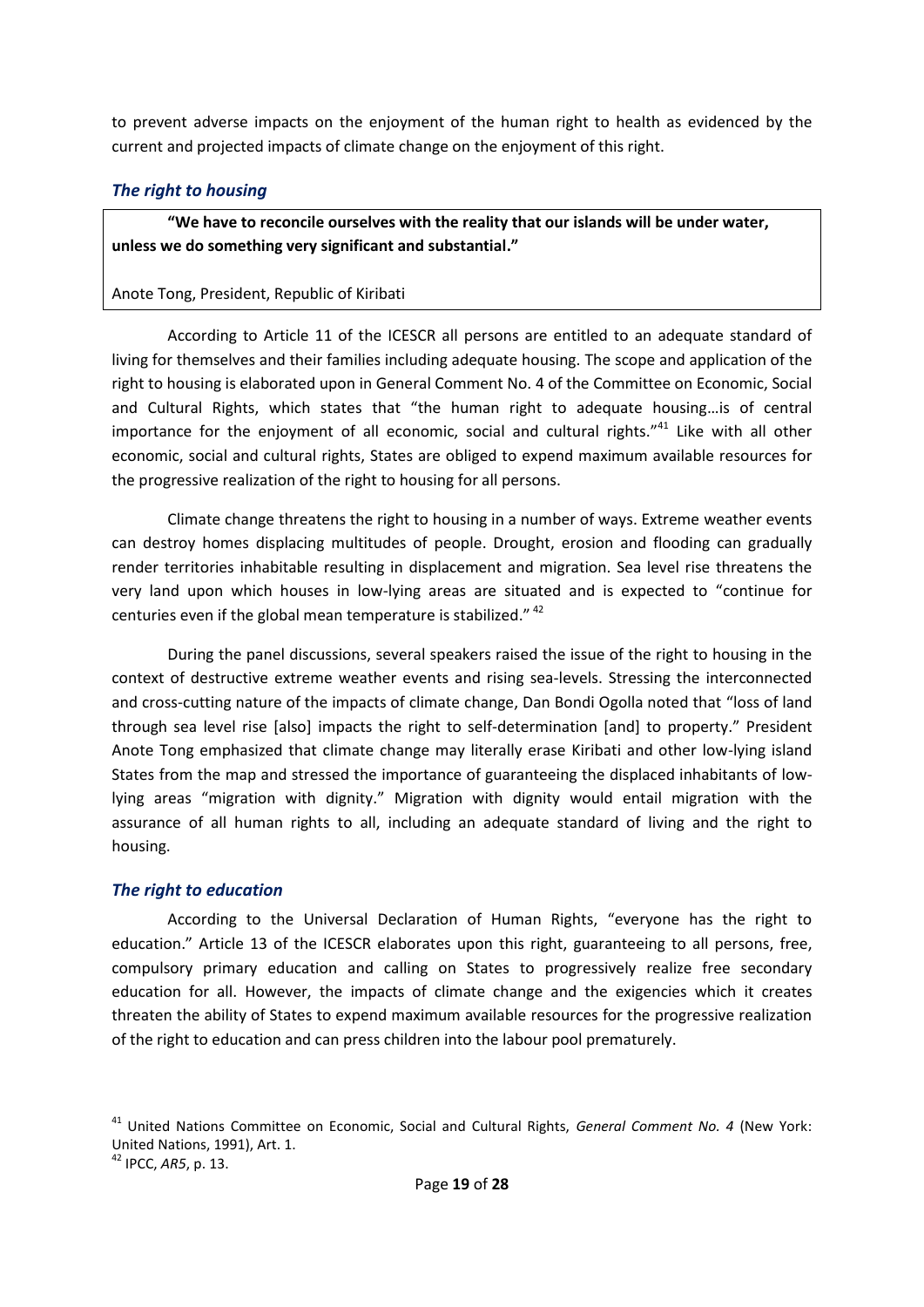In his 2011 report to the General Assembly, the United Nations Special Rapporteur on the right to food stated that the impacts of successive droughts had caused some children to be "removed from schools because education became unaffordable and because their work was needed by the family as a source of revenue". <sup>43</sup> According to the World Bank, climate impacts can "exacerbate the existing development challenge of ensuring that the educational needs of all children are met." <sup>44</sup>

During the panel discussion, concerns were expressed that the right to education would be hampered by the transfer of funds earmarked for education to disaster relief budgets, or other adaptation measures. According to Mithika Mwenda, this is already transpiring as "funds earmarked for… providing quality education to children [are] diverted to address climate-inspired disasters". Failure to ensure fulfilment of the right to education and the diversion of funds from education not only violates this right but also has long term developmental consequences with substantial implications for the enjoyment of all rights by all.

#### <span id="page-19-0"></span>*The right to meaningful and informed participation*

**Environmental issues are best handled with participation of all concerned citizens, at the relevant level. At the national level, each individual shall have appropriate access to information concerning the environment that is held by public authorities, including information on hazardous materials and activities in their communities, and the opportunity to participate in decisionmaking processes. States shall facilitate and encourage public awareness and participation by making information widely available. Effective access to judicial and administrative proceedings, including redress and remedy, shall be provided.**

Principle 10, 1992 Rio Declaration on Environment and Development

The ICCPR guarantees to all persons the right to participate in public affairs and to vote. The Declaration on the Right to Development guarantees the rights of all persons to participate in, contribute to and enjoy economic, social, cultural and political development and to share in the benefits therefrom. According to the Declaration, "States have the right and the duty to formulate appropriate national development policies that aim at the constant improvement of the well-being of the entire population and of all individuals, on the basis of their active, free and meaningful participation in development". CEDAW provides for women's equal right to participate in political and public life at the national and international levels and the Convention on the Rights of Persons with Disabilities (CRPD) calls on State parties to ensure that persons with disabilities have access to political participation rights on an equal basis with others.

In order for participation to be meaningful, it should be adequately informed. Freedom of information is enshrined in Article 19 of the ICCPR, which guarantees "the right to freedom of

<sup>43</sup> United Nations General Assembly, *A/HRC/16/49/Add.2: Report of the Special Rapporteur on the right to food, Olivier De Schutter* (2011), para. 13.

<sup>44</sup> The World Bank, *Turn down the heat 2013,* p. xix.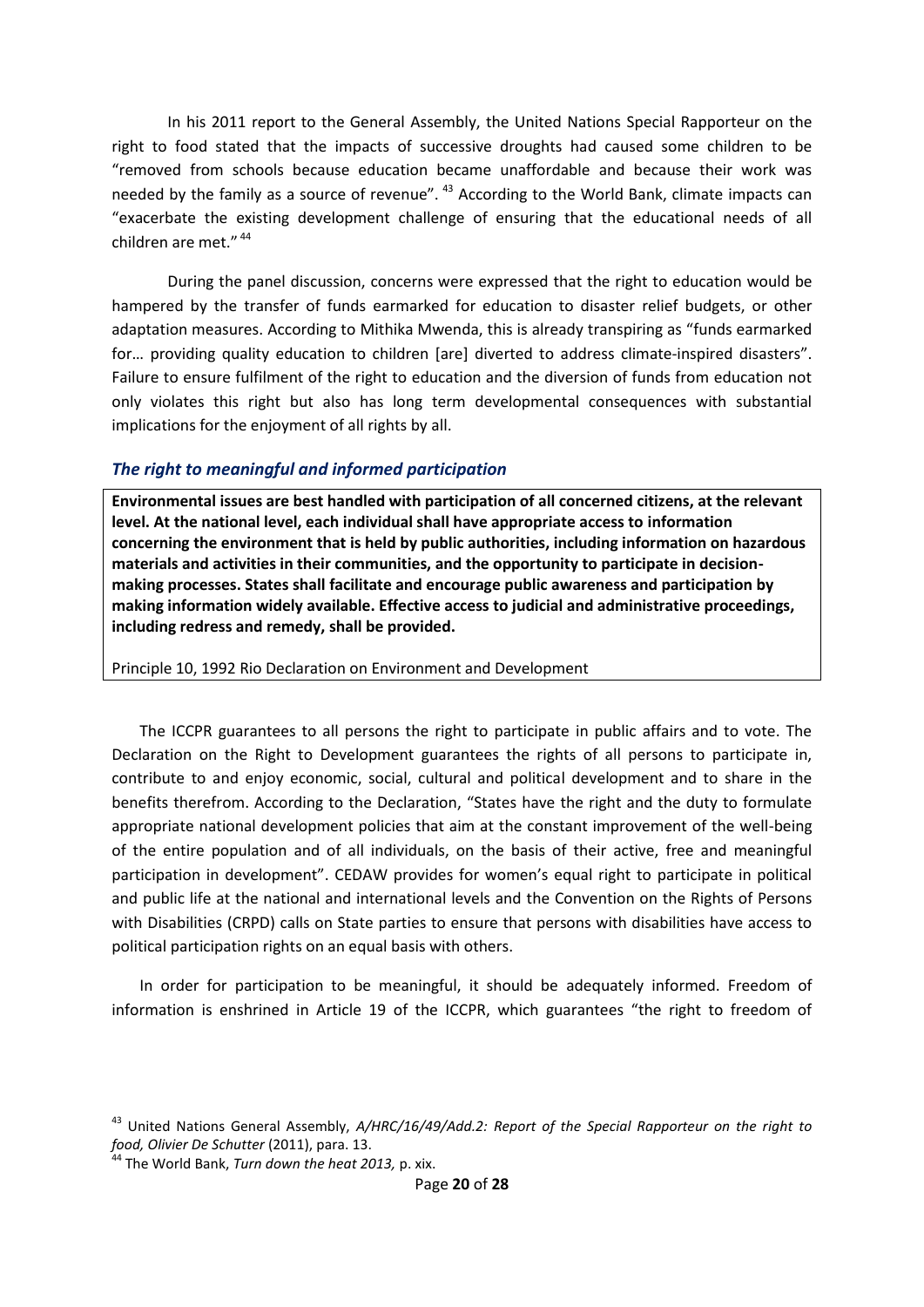expression, including the right to seek, receive and impart information and ideas of all kinds." <sup>45</sup> As the Human Rights Committee has stated "States parties should proactively put in the public domain Government information of public interest." <sup>46</sup> In the context of climate change, this includes making available early warning information about the effects of climate change, and transparency regarding adaptation and mitigation measures, their potential impacts and their financing.

Given that persons, groups and peoples in vulnerable situations face greater risk and threats from climate change, it is particularly important that the right to meaningful and informed participation in decisions likely to affect their rights and survival is honoured. In addition to being a human rights obligation, ensuring meaningful and informed participation of all persons in climate policy should also improve outcomes. According to the IPCC, "recognition of diverse interests, circumstances, social-cultural contexts and expectations can benefit decision-making processes" and consequently, enables an effective and rights-based approach to tackling the threat of climate change.<sup>47</sup>

During the panel discussions, panellists emphasized the importance of ensuring the participation of people in vulnerable situations. Noting that women constituted 43 per cent of the agricultural labour force and were critical food producers, Xiangjun Yao stated that engaging women in relevant policymaking was critical to food security. She called for climate policy that addresses the situation and conditions of those most vulnerable to climate change, includes all relevant stakeholders in decision-making processes, enables communities to share knowledge and good practices, and strengthens accountability processes.

Elizabeth Mpofu called upon States to give voice to the voiceless in the discussion of climate change. La Via Campesina represents over 200 million marginalized people, including peasants and fishermen whose voices are not being adequately heard in the climate debate. As a practicing woman farmer from Zimbabwe, she had witnessed first-hand, the impacts of climate change on human rights, particularly the rights to life, food, health, housing, education, self-determination, development and water and sanitation. According to Ms. Mpofu, the inadequate representation of poor and marginalized people in decision-making processes had contributed to these violations and facilitated the subordination of State responsibilities to protect human rights to powerful corporate interests. Companies had engaged in unsustainable and indefensible practices, including landgrabbing, excessive exploitation of mineral resources, over-reliance on fossil fuels and destruction of nature and livelihoods. Persons, groups and peoples in vulnerable situations, including indigenous peoples, peasants and women, had suffered the greatest impacts of these actions and many had been displaced from their lands.

Ms. Mpofu stated that developed countries, through their trade and investment negotiations and even their efforts to mitigate climate change through the mechanism to reduce emissions from deforestation and forest degradation, had further perpetuated human rights abuses and land-grabs and prioritized the interests of the few over those of the many. For example, biofuels and export

<sup>45</sup> *See also* United Nations Human Rights Committee, CCPR/C/GC/34, *General comment No. 34: Article 19: Freedoms of opinion and expression* (12 September 2011).

<sup>46</sup> *Ibid*, para 19.

<sup>47</sup> IPCC, AR5, p. 19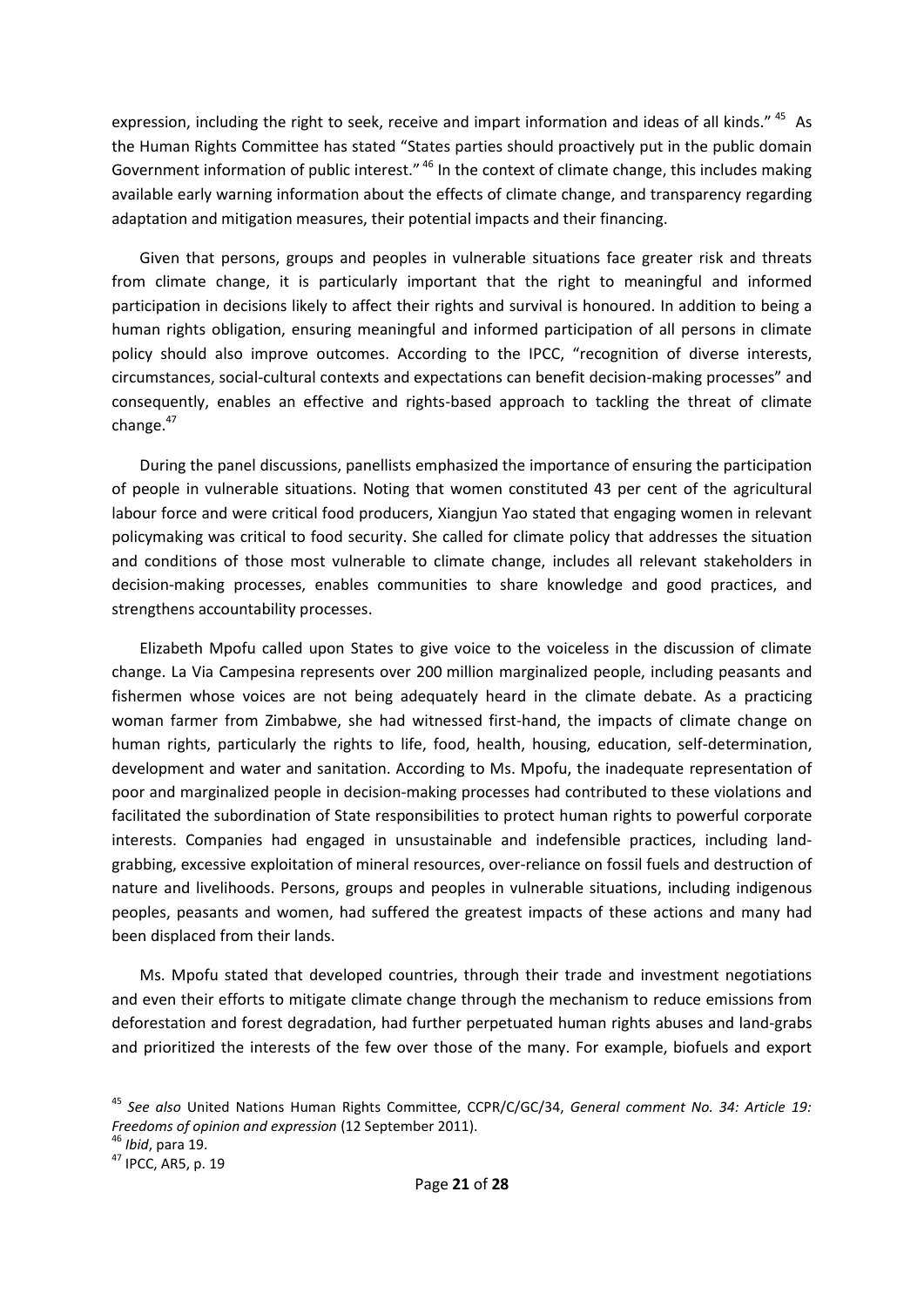crops had been favoured over locally grown and consumed food. Forests were being taken away from indigenous peoples who relied on them for their livelihoods, shelter, balanced diets and way of life. People were losing their right to self-determination. Participation was critical to address these problems and indigenous peoples must have a voice and vote in climate-related decisions. In the context of indigenous peoples, the United Nations Declaration on the Rights of Indigenous Peoples (UNDRIP) further clarifies that States should obtain the free, prior and informed consent of indigenous peoples before taking any actions that affect their rights including actions related to climate change mitigation and adaptation measures.

Dan Bondi Ogolla agreed that response measures to climate change, such as activities under the auspices of the clean development mechanism, could sometimes violate human rights. He called for human rights principles, such as participation and freedom of information to guide the implementation and development of relevant policies. The importance of participation had been emphasized in a variety of COP decisions , which had held, inter alia, that responses to climate change should be integrated with social and economic development plans; all stakeholders should be engaged in the development and implementation of climate change policies; and adaptation actions should follow a participatory approach, taking into account the views of and likely impacts on those in vulnerable situations. During the interactive dialogues, delegations also highlighted the importance of integrating human rights in climate policy, including participation, access to information and access to justice.

# <span id="page-21-0"></span>*The rights of those most affected by climate change*

**"We cannot continue to avoid the injustice faced by the poorest, the most vulnerable, and those on the front line"**

#### Anote Tong, President, Republic of Kiribati

Article 1 of the Universal Declaration of Human Rights declares that "all human beings are born equal in dignity and rights". The Declaration, the ICCPR and the ICESCR all contain explicit provisions related to equality and non-discrimination. States have further committed to the principles of equality and non-discrimination in a number of international treaties and other legal instruments including the International Convention on the Elimination of all forms of Racial Discrimination (CERD) and instruments that address the rights of particular persons, groups and peoples such as the CEDAW, the Convention on the Rights of the Child (CRC), the Convention on the Protection of the Rights of All Migrant Workers and Members of their Families, CRPD, the United Nations Declaration on the Right to Development and the UNDRIP. These instruments require States to respect, protect, promote, and fulfil the rights of all persons, particularly those who face added social, economic or political vulnerabilities.

As previously discussed, climate change has disproportionate impacts on the rights of persons, groups and peoples in vulnerable situations. According to the IPCC, "people who are socially, economically, politically, institutionally or otherwise marginalized are especially vulnerable to climate change and also to some adaptation and mitigation responses". <sup>48</sup> This fact has been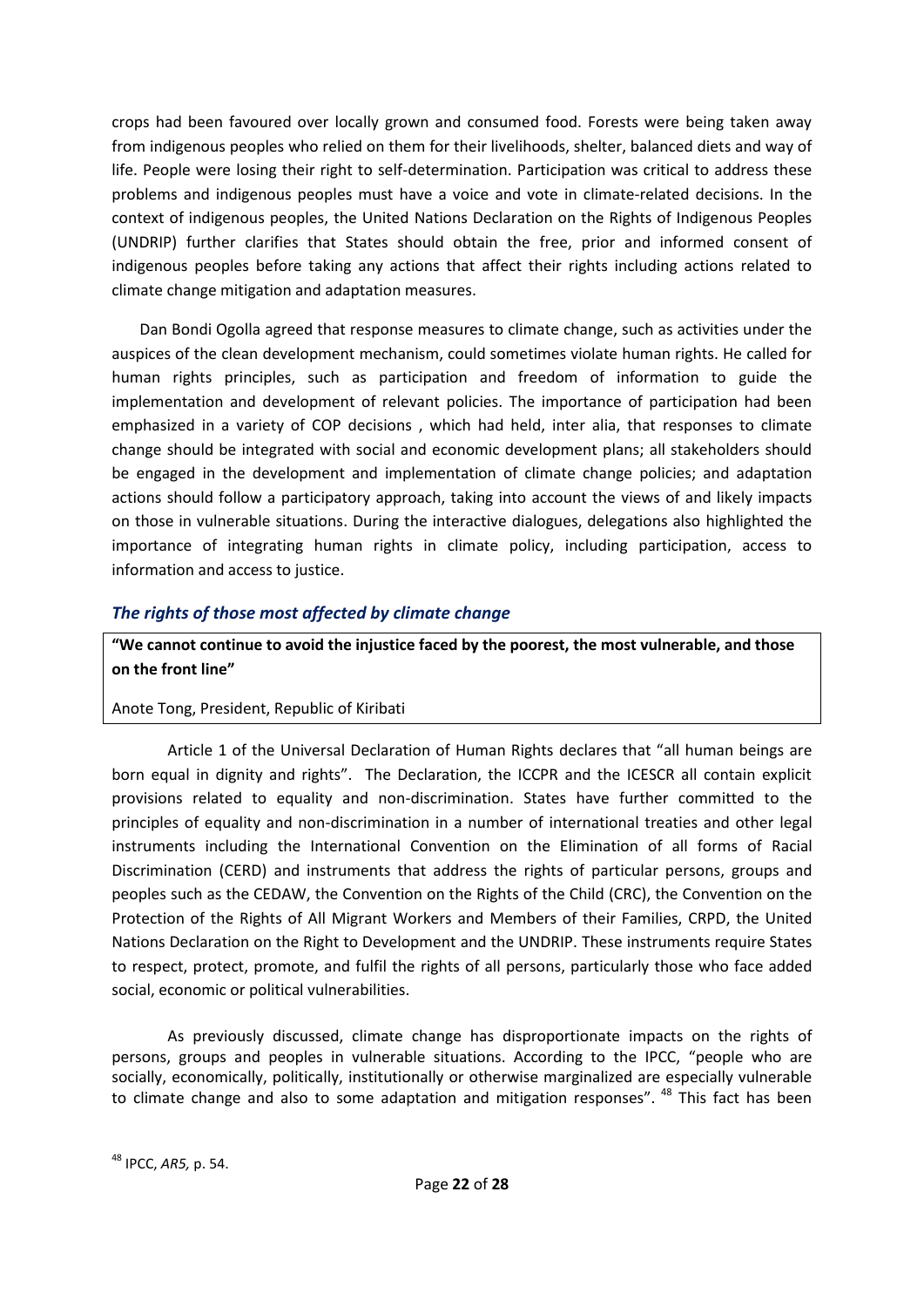repeatedly emphasized by Human Rights Council resolutions on the subject of human rights and climate change including resolution 10/4 which states that the impacts of climate change "will be felt most acutely by those segments of the population who are already in a vulnerable situation."

John Knox and other panellists in the March 2015 discussions also highlighted that climate change posed the greatest threat to the rights of people in vulnerable situations. Elizabeth Mpofu emphasized that in addition to its direct impacts on the enjoyment of human rights, climate change also brought about indirect impacts by diverting resources from crucial public services such as health, education and agrarian support to climate change response and mitigation efforts at the expense of persons who rely upon public services to meet their needs. Discussing food security, Ana Maria Suarez Franco noted that climate change disproportionately affects peasants, indigenous peoples, pastoralists, small farmers and fishermen, who, paradoxically, have contributed to it the least.

Minister Abul Hassan Mahmood Ali called for States to take a human rights perspective and focus on the impacts of climate change on the poorest communitiesand countries. Mithika Mwenda compared the plight of humanity in the face of climate change to that of passengers struggling for survival during the sinking of the Titanic: the weak might suffer and die first but, in the end, everyone would sink. Given this reality, he called for a paradigm shift to address climate change and transition to low-carbon economies in an equitable, fair and ecologically sound manner that permitted continued growth in developing countries. Renan Dalisay also emphasized that climate change takes lives and had a disproportionate impact on the poorest and most marginalized. During the interactive discussion that followed the panel presentations, delegations called for mitigation and adaptation efforts to place people at the centre, be gender sensitive and ensure the rights of persons, groups and people in vulnerable situations, including women, children, indigenous peoples and the poor.

To better understand how climate change impacts the rights of particular groups, it is useful to consider the particular nature of the threat posed to the rights of indigenous peoples, one that was emphasized throughout the panel discussion. The UNDRIP and International Labour Organization Convention 169 articulate specific rights of indigenous peoples. UNDRIP affirms that "indigenous peoples are equal to all other peoples, while recognizing the right of all peoples to be different, to consider themselves different, and to be respected as such." It calls for States to "provide effective mechanisms for prevention of, and redress for" actions which would undermine indigenous peoples' rights including their rights to culture, land and resources, and selfdetermination.

#### **"Indigenous people[s] are among the most culturally endangered communities."**

#### Victoria Tauli-Corpuz, United Nations Special Rapporteur on the rights of indigenous peoples

During the panel discussion, many speakers warned of the impact of climate change on indigenous peoples' rights. Victoria Tauli-Corpuz stressed that, "indigenous peoples, like many developing countries, are among those who have least contributed to the problem of climate change, but are the ones suffering from the worst impacts." She went on to state that indigenous peoples often lived in and relied on fragile ecosystems, damage to which threatened their homes,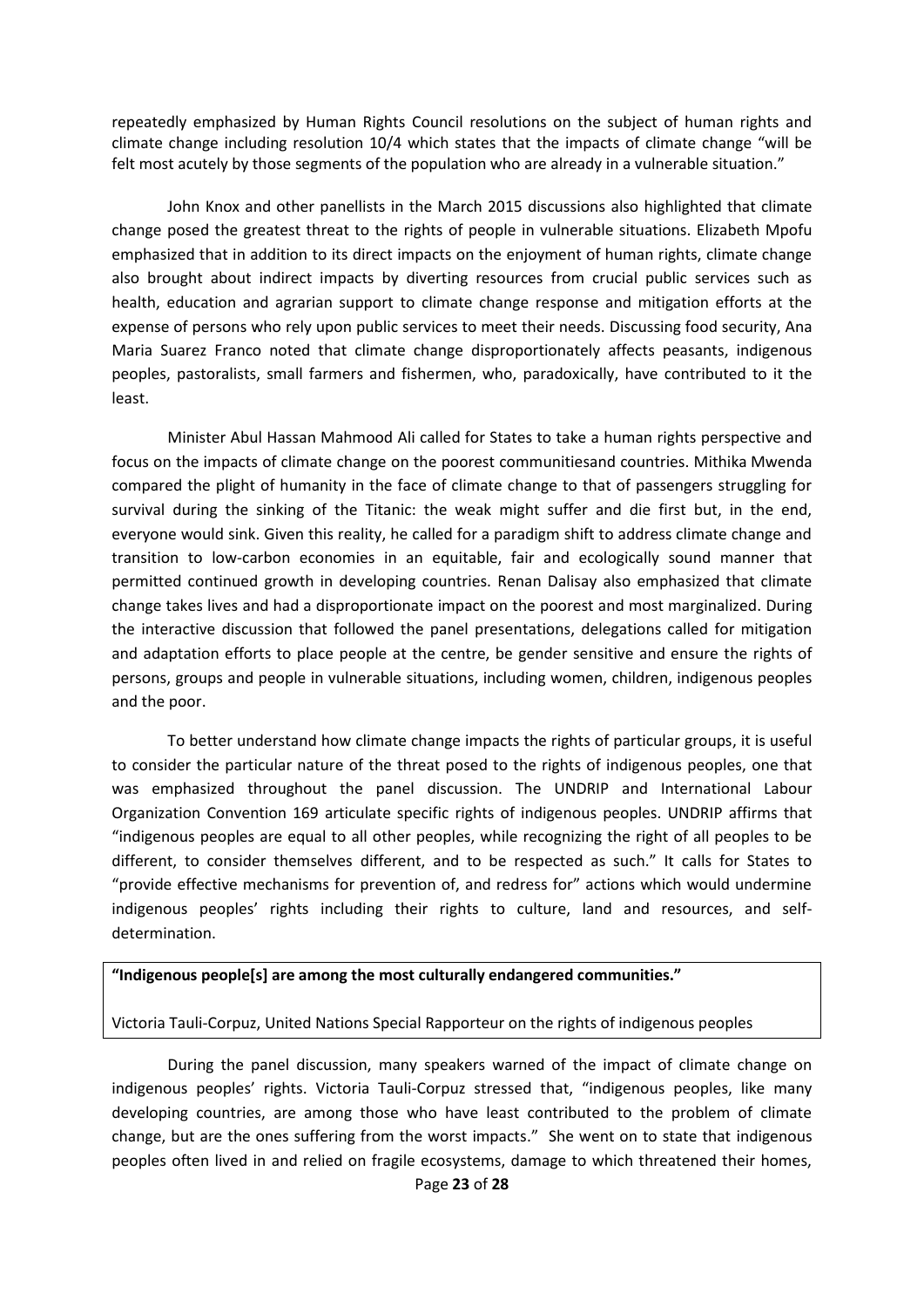livelihoods and cultural survival. Climate change threatens their rights to self-determination, development, food, water, land and culture, among others. Efforts to prevent, mitigate and adapt to climate change could also threaten their rights. The production of biofuels can lead to land– grabbing, and displacement; and the construction of hydroelectric dams and other renewable energy projects can cause displacement and ecological damage. These activities should not be permitted without the consent of potentially affected indigenous peoples.

Prime Minister Enele Sosene Sopoaga further emphasized the importance of ensuring that people are able to "continue to enjoy and practice their own cultural and traditional practices, and their own traditional ways of life." Panellists also stressed the potential applications of indigenous practices for climate mitigation and adaptation. According to Ms. Tauli-Corpuz, "indigenous peoples' knowledge increases the effectiveness of adaptation measures." Similarly, the IPCC has found that "indigenous, local and traditional knowledge systems and practices, including indigenous peoples' holistic view of community and environment, are a major resource for adapting to climate change.<sup>"49</sup> By empowering indigenous peoples and guaranteeing them control over their traditional knowledge, lands, territories and resources, as called for in UNDRIP, States can simultaneously improve climate mitigation and adaptation efforts and the situation of indigenous peoples. According to Hilal Elver, the Special Rapporteur on the right to food, women's and indigenous peoples' knowledge of biodiversity and agro-ecology should inform climate mitigation and adaptation strategies. This will empower and benefit affected persons, guarantee their participation in relevant decision-making processes, and make them part of the climate solution.

#### <span id="page-23-0"></span>*The rights of future generations*

**"Climate justice requires that States look beyond their responsibility to their own people, to accept their responsibility to those living beyond their shores, who are particularly vulnerable to climate change. And also, to the generations to come."**

#### Mary Robinson, President, Mary Robinson Foundation – Climate Justice

The rights of children are protected by the CRC but the rights of future generations (in the sense of generations yet unborn) are not formally recognised in this or other major human rights instruments. Nevertheless, a strong argument in favour of the rights of future generations can be made on the basis of the human rights principle of equity and a number of multi-lateral environmental agreements. The Stockholm Declaration of the United Nations Conference on the Human Environment stated that "defend[ing] and improve[ing] the human environment for present and future generations has become an imperative goal for mankind" and that "man has the fundamental right to freedom, equality and adequate conditions of life, in an environment of a quality that permits a life of dignity and well-being, and he bears a solemn responsibility to protect and improve the environment for present and future generations".<sup>50</sup>

<sup>49</sup> IPCC, *AR5*, p. 19.

<sup>50</sup> United Nations Conference on the Human Environment, *Declaration of the United Nations Conference on the Human Environment* (Stockholm: United Nations, 1972).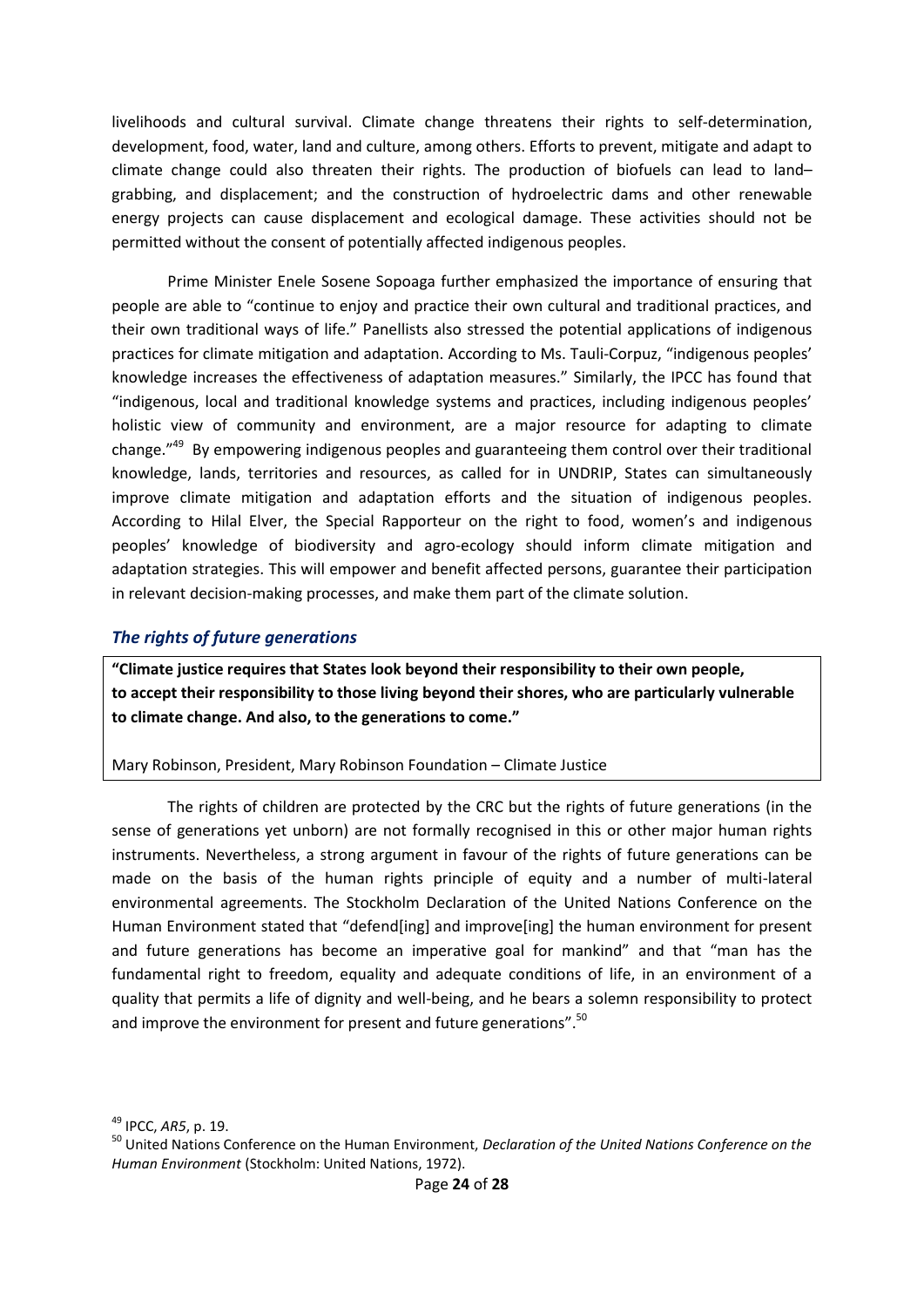General Assembly resolutions 43/53, 44/207, 45/212 and 46/169 call for the protection of the global climate for present and future generations of mankind. The 1992 Rio Declaration on Environment and Development explicitly advanced the rights of future generations when it linked the right to development to the environment and sustainable development. In paragraph 3, the Rio Declaration affirmed that "the right to development must be fulfilled so as to equitably meet developmental and environmental needs of present and future generations." <sup>51</sup> The following year, the Vienna Declaration and Programme of Action included the same language in its paragraph 11.  $^{52}$ The 2002 Johannesburg Declaration, and the Future We Want, the outcome document of Rio + 20, further affirm the links between the environment, sustainable development and human rights. The principle of equity, including intergenerational equity, is also specifically recognized in the UNFCCC which calls for all parties to "protect the climate system for the benefit of present and future generations of humankind, on the basis of equity and in accordance with their common but differentiated responsibilities and respective capabilities".

During the panel discussions, the concept of intergenerational equity was highlighted by several discussants. President Anote Tong questioned whether or not we could "guarantee" the futures of our grandchildren. He observed that the people in Tuvalu and other SIDS "have to reconcile [themselves] with the reality that [their] islands will be under water, unless we do something very significant and substantial." This possible loss of the land mass of an entire country poses a grave threat to the cultural identity and survival of its people including generations yet unborn who may never know their traditional lands and territories. Flavia Pansieri concurred that those who had contributed the least to greenhouse gas emissions, including the poorest people in the poorest countries and future generations worldwide, would be affected the most and this was a matter of fundamental injustice. Victoria Tauli-Corpuz called for the implementation of the "polluter pays" principle, an environmental law principle from environmental law that requires that those responsible for environmental harms should pay for the damages they cause. She stressed the need for current actions to take into account likely impacts on future generations.

Renan Dalisay urged States and people to come together to agree on a lasting solution to save our children and our children's children from the devastation wrought by the terrible consequences of climate change. Olav Fyske Tveit asserted that we must act now to address climate change, the impacts of which are already a reality and will affect even more, our future generations. Actions taken now will determine whether or not generations to come have access to the most basic elements of life, including food and water. During the interactive dialogues that followed, participants reiterated that the poorest countries and persons, groups and peoples in vulnerable situations that had contributed the least to climate change were likely to suffer its worst impacts. This was particularly true of children and future generations. Discussants agreed that addressing the impacts of climate change on those in vulnerable situations was a matter of justice and fairness that required immediate action.

<sup>51</sup> United Nations Conference on Environment and Development, *Rio Declaration on Environment and Development* (Rio de Janeiro: United Nations, 1992).

<sup>52</sup> World Conference on Human Rights, *Vienna Declaration and Programme of Action* (Vienna: United Nations, 1993).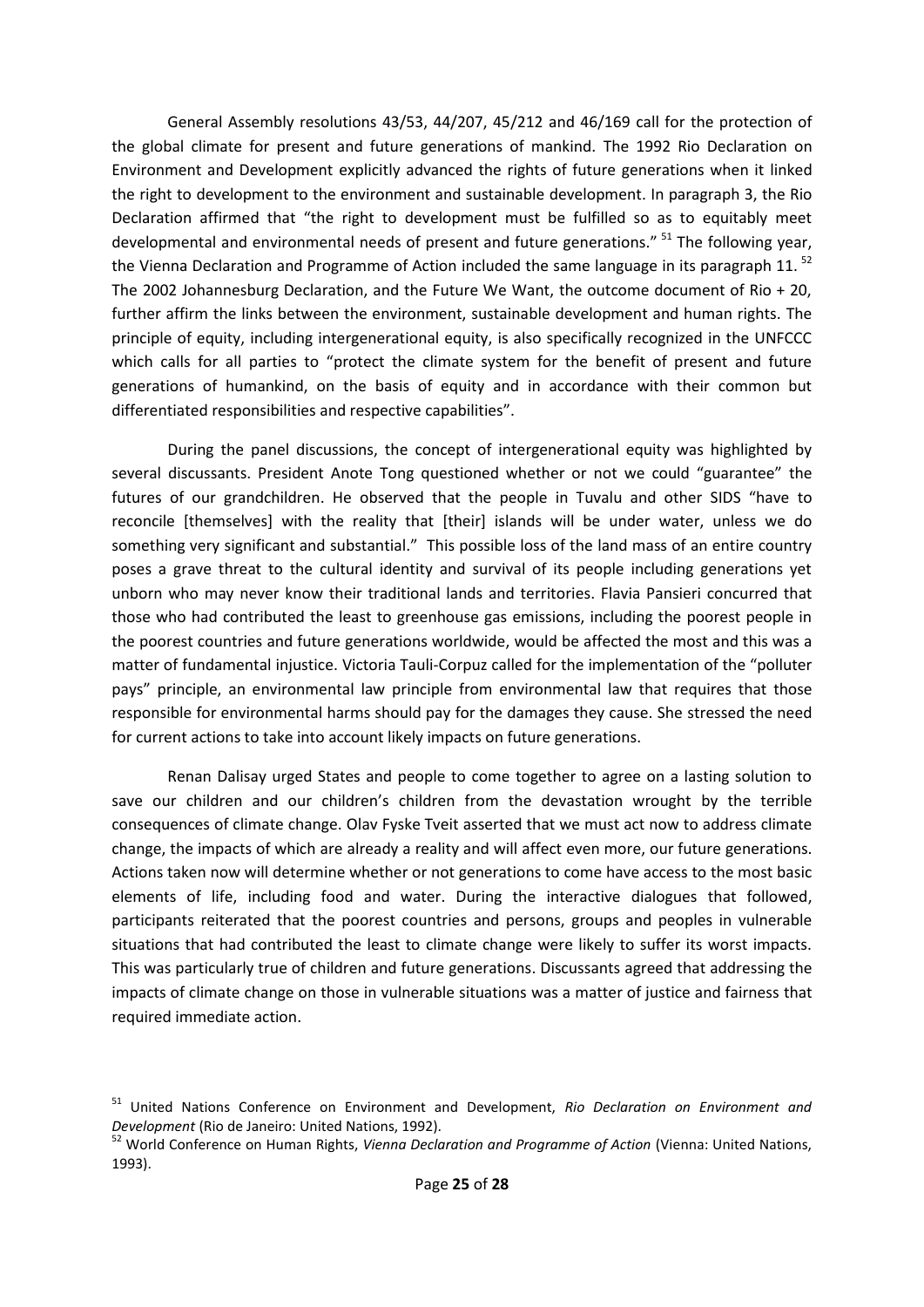# <span id="page-25-0"></span>**Part III: Realizing human rights in a warming world**

**"Time is running out to avoid dangerous climate change. This year, 2015, presents a unique opportunity to set the global community on a new path; away from fossil fuel based development and towards a sustainable alternative that will ensure the protection of the rights of generations to come."** 

Mary Robinson, President, Mary Robinson Foundation – Climate Justice

In order for States to realise their commitments to safeguard and uphold all human rights for all in the face of challenges posed by climate change and its impacts, they must act collectively and **immediately***.* Principle 15 of the Rio Declaration on Environment and Development calls for States to adopt a precautionary approach to environmental harms and act "when there are threats of serious or irreversible damage" even in the absence of full scientific certainty. In the case of climate change there is no uncertainty. Climate change has already done serious damage. The only uncertainty remaining is how much more damage it will cause. Under these circumstances, urgent preventative action is needed. Discussants agreed that immediate, coordinated climate action that effectively mobilizes resources to mitigate and adapt to climate change while protecting the rights of people affected by it is the only viable solution. The need for such action is supported by sound science, including the most recent report of the IPCC, which overwhelmingly confirms that humanity is headed down a dangerous path towards a warmer, more climate volatile, and less secure world.

The panel discussions, the IPCC, and the growing political consensus in favour of urgent climate action, all demonstrate that the time for concrete, effective climate action is now. Since climate change directly contributes to the violation of human rights, States have an affirmative obligation to take measures to mitigate climate change, to prevent negative human rights impacts, and to ensure that all persons, particularly those in vulnerable situations, have adequate capacity to adapt to the growing climate crisis. Integrating human rights obligations in climate actions will improve outcomes by providing concrete measures to protect people from the harms of climate change. There is a growing body of evidence that a human rights-based approach will lead to more sustainable and effective results in climate action.<sup>53</sup> A human rights perspective offers guidance for addressing climate through a broader lens that encompasses the economic, social, cultural and political dimensions of climate change. It can also reduce arbitrariness in climate change programs and objectives, and ensure that climate action benefits those who are most in need. The integration of human rights in climate action will promote significant involvement from UN bodies and mechanisms mandated to promote and protect human rights, and from civil society actors bringing additional resources to confront the challenge of climate change.

In spite of this, concrete efforts at effective climate change mitigation and adaptation measures have been limited. In the course of the panel discussion, President Anote Tong posed the question "how much global effort are we putting into providing concrete, tangible action to help the vulnerable whose security and survival is very much on the line?" The answer so far has been not

<sup>53</sup> *See for example* Caleb Stevens et. al., *Securing Rights Combatting Climate Change: How Strengthening Community Forest Rights Mitigates Climate Change*, Executive Summary (World Resources Institute 2014) available at [http://www.wri.org/sites/default/files/securingrights\\_executive\\_summary.pdf](http://www.wri.org/sites/default/files/securingrights_executive_summary.pdf) (last accessed 25 November 2015) (discussing the importance of indigenous and local communities' forest rights for climate mitigation).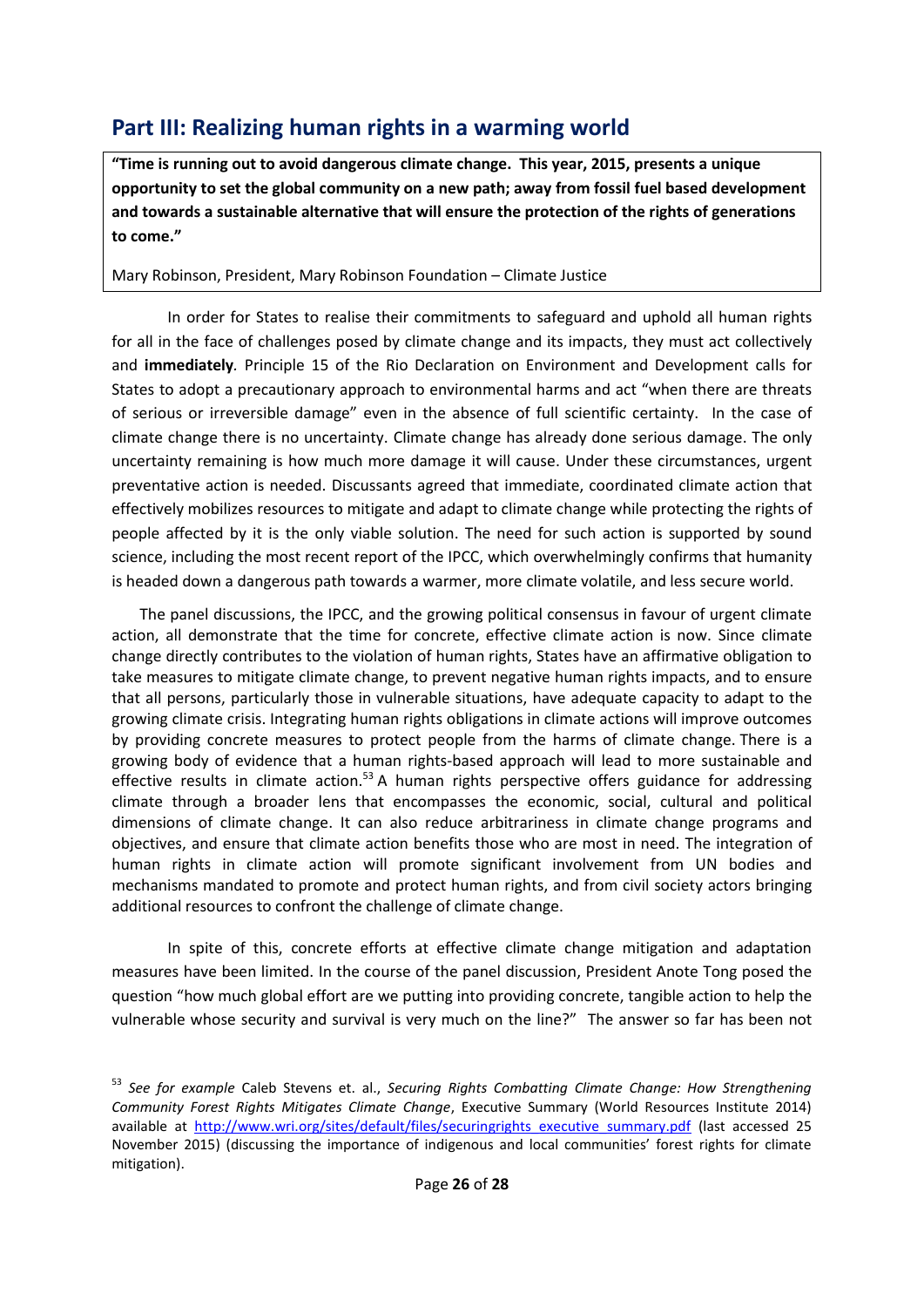enough. In order to address this failure, panellists and participants made several recommendations to help effectively integrate human rights considerations in climate adaptation and mitigation efforts and to spur the urgent action that is so critically needed to prevent climate change from becoming a human rights catastrophe.

# <span id="page-26-0"></span>*Recommendations from the full-day panel discussion on climate change*

- Appointment of a Special Rapporteur on human rights and climate change to identify good practices, strengthen accountability mechanisms, engage with the Secretariat of the United Nations Framework Convention on Climate Change and further explore the links between climate change and human rights;
- Thorough integration of human rights obligations, standards and principles in international and national climate policy and action, including COP 21;
- Participation of all relevant stakeholders in the development and implementation of climate change policies and action;
- Mitigation and adaptation efforts that place people at the centre, are gender sensitive, and ensure the rights of persons, groups and peoples in vulnerable situations, including women, children, indigenous peoples and the poor. These could be informed by the use of impact assessments to ensure that climate actions benefit those facing the greatest risks;
- Improved regulation of the private sector in order to mitigate their contributions to climate change and ensure their respect for human rights in all their actions;
- Enhanced cooperation based on principles of equity and fairness to ensure adequate funding and research into adaptation measures to help the poorest countries and those persons, groups and peoples most at risk;
- Intensified research and development into renewable sources of energy and energy conservation to reduce the emissions intensity of growth;
- Equitable access to technology, including, if necessary, the lowering of intellectual property standards and facilitation of technology transfer;
- The creation of a climate justice fund:
- Protecting and utilizing traditional knowledge of local communities and indigenous peoples to support the effective use of resources for agriculture and forestry;
- Titling the lands and territories of indigenous peoples and other communities in order to support preservation of forests and improved carbon storage;
- Utilizing community-based climate monitoring to reduce monitoring costs and enhance early warning systems;
- Improved capacity-building, development assistance, innovative finance and clean development mechanisms;
- Improved communication between climate change negotiators and human rights experts including through increased participation in the Geneva Pledge;
- Consideration by States of the linkages between human rights and climate change during the universal periodic review;
- Increased scrutiny of the impacts of climate change on human rights by Human Rights Council special procedures mandate holders;
- A special session of the Human Rights Council on human rights and climate change; and